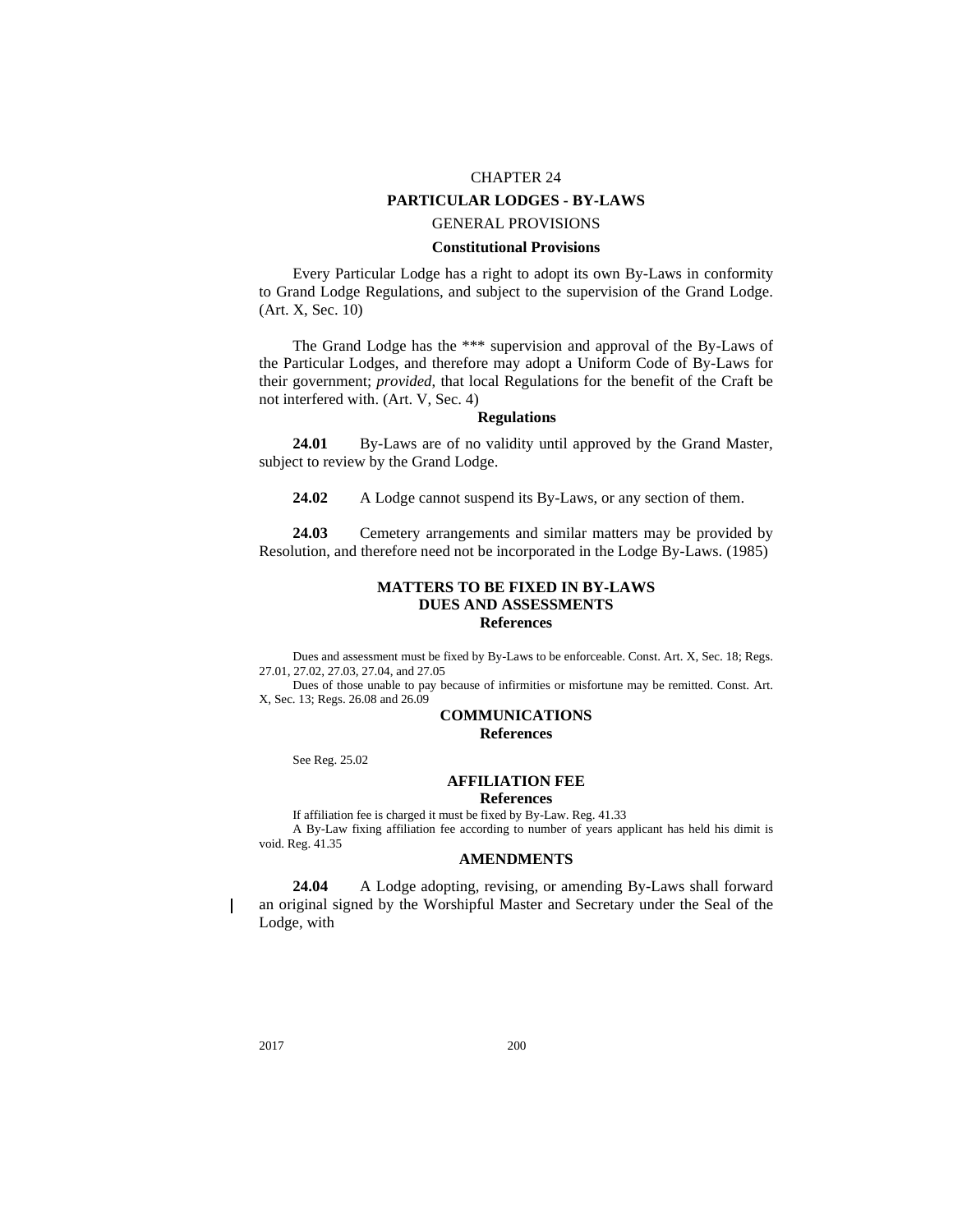date of approval and date of adoption shown thereon to the Grand Secretary who shall forthwith examine the same as to form, regularity of procedure, and compliance with Masonic Law. If the proposal is found to have been regularly submitted, in proper form, and in compliance with Masonic Law, the Grand Secretary shall retain one copy, and the original and two copies thereof shall be forwarded to the Grand Master for approval or disapproval. Upon approval, the original shall be returned to the Lodge, one copy forwarded to the Grand Secretary for Grand Lodge files, and one copy retained by the Grand Master for his files. If the proposed By-Law is not in proper form or is contrary to Masonic Law or is not properly submitted, the Grand Secretary shall return the same to the Lodge for appropriate action.

The Committee on Masonic Digest shall, on request of the Grand Secretary, advise with him in regard to proposed amendments.

## **UNIFORM CODE OF BY-LAWS PARTICULAR LODGES GRAND JURISDICTION OF FLORIDA**

**24.05** The following Uniform Code of By-Laws is adopted. The Uniform Code shall become effective immediately upon its adoption. Lodges shall incorporate the provisions of the Uniform Code into their By-Laws without change, variation, or modification; inserting the matter hereafter set forth. In submitting By-Laws for approval Lodges will not include in their proposals the provisions of the Uniform Code but will submit only those additional or supplemental By-Laws they wish to adopt.

Particular Lodges in adopting By-Laws shall adopt the provisions of the Uniform Code without change or variation with authority, however, to insert the following matters:

- (A) In Section 1.01 fill in date of Charter and location of the Lodge.
- (B) Section 3.02 relating to dual membership is optional with each particular Lodge.
- (C) In Section 3.03(b) the fee for life membership may be fixed at any amount not less than \$400.00.
- (D) In Section 4.01 the amount of dues shall be inserted.
- (E) In Section 5.01 the dates and time of Communications of the Lodge shall be inserted.
- (F) In Section 9.01 the fees for the Degrees shall be inserted.
- (G) In Section 9.02 the fee for affiliation shall be inserted, or if no fee is charged the word "none."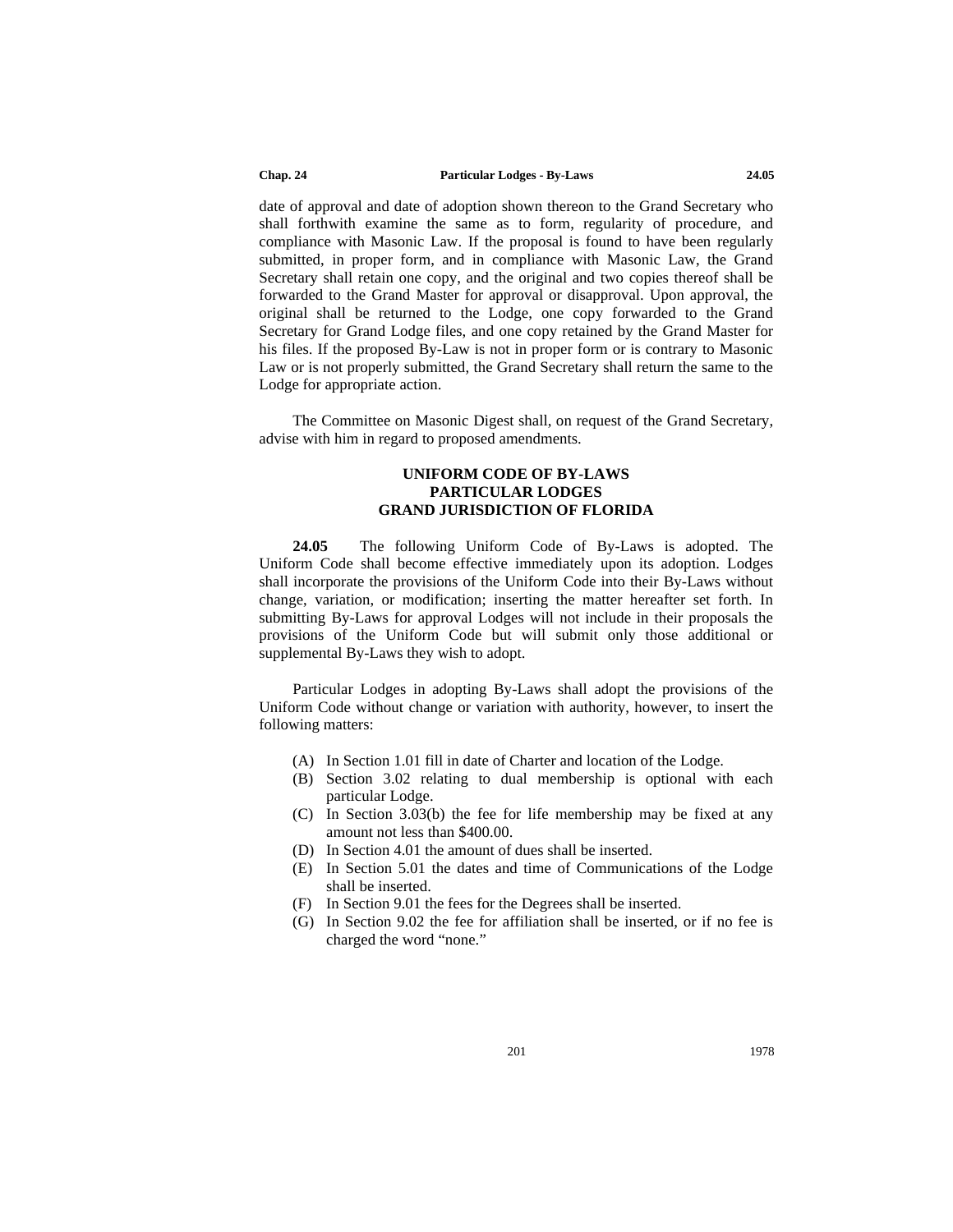(H) Lodges wishing to make additional provisions may do so under appropriate section numbers, but such provisions shall not conflict with this Uniform Code, the Regulations of Grand Lodge, nor the Constitution thereof, nor with other recognized Masonic Law.

#### **AUTHORITY**

1.01 Charter

#### **JURISDICTION**

- 2.01 Territorial<br>2.02 Personal
- Personal
- 2.03 Other Provisions (optional)

#### **MEMBERSHIP**

- 3.01 General
- 3.02 Dual (optional)
- 3.02.1 Plural Membership (optional)
- 3.03 Life (optional)
- 3.03.1 Perpetual Membership
- 3.04 Honorary
- 3.04.1 Honorary Perpetual
- 3.04.2 Perpetual Friend Account<br>3.04.3 Honorary to Plural Perpeti
- 3.04.3 Honorary to Plural Perpetual<br>3.05 Emeritus
- **Emeritus**
- 3.06 Roll of Members
- 3.07 E.A. and F.C. Members
- 3.08 Other Provisions (optional)

#### **DUES, SUSPENSION, AND REINSTATEMENT**

- 4.01 Dues
- 
- 4.02 Suspension<br>4.03 Reinstateme 4.03 Reinstatement
- 4.04 Other Provisions (optional)

### **COMMUNICATIONS**

- 5.01 Stated Communications
- 5.02 Dispensing with Stated Communication
- 5.03 Change of Hour of Stated Communication
- 5.04 Called Communications
- 5.05 Notice
- 5.06 Business at Called Communications
- 5.07 Quorum
- 5.08 Festivals
- 5.09 Other Provisions (optional)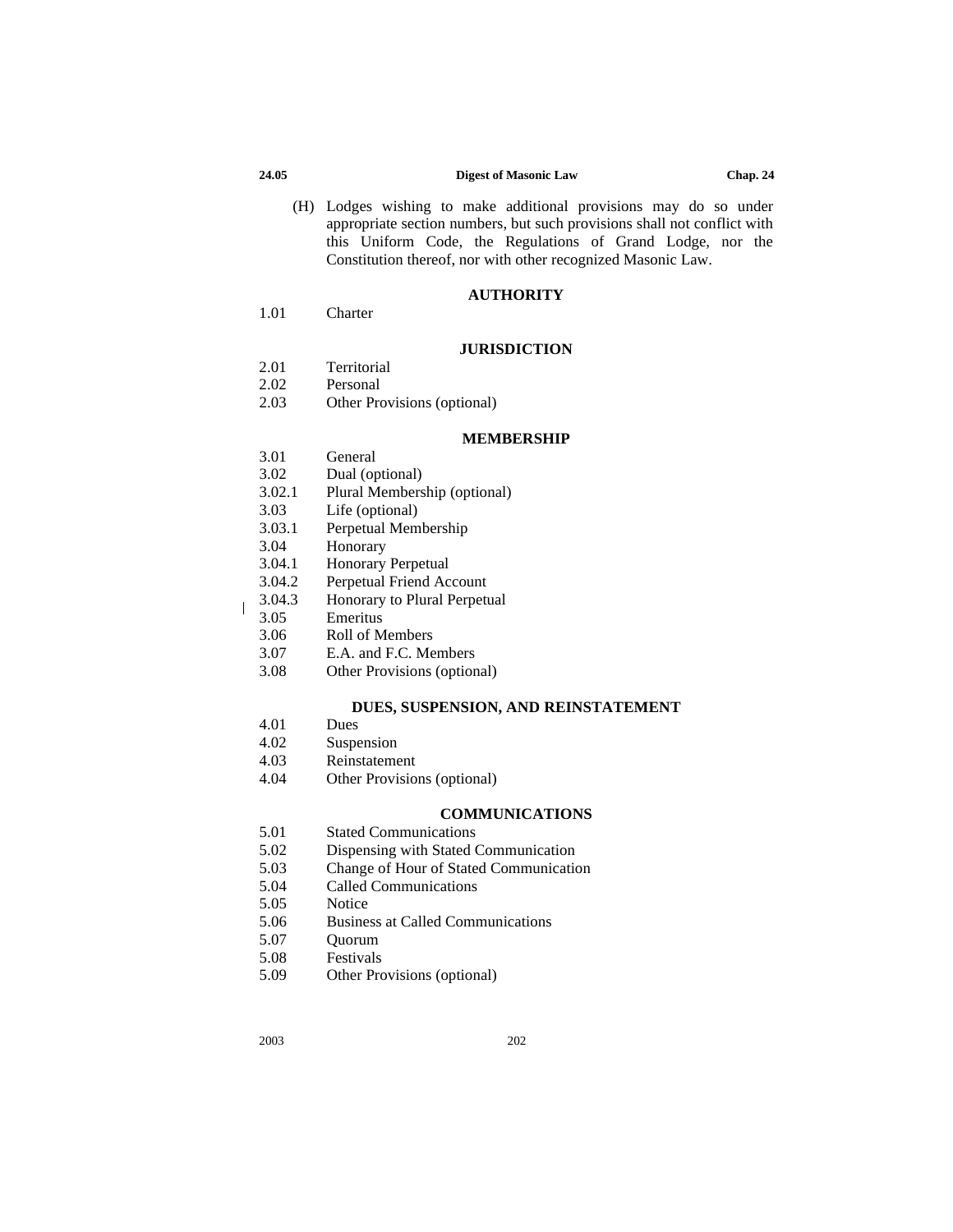#### **OFFICERS**

- 6.01 Officers
- 6.02 Chaplain and Marshal
- 6.03 Duties
- **Secretary**
- 6.05 Treasurer
- 6.06 Reports
- 6.07 Other Provisions (optional)

#### **ELECTION OF OFFICERS**

- 7.01 Time of Election
- 7.02 Manner and Method of Election<br>7.03 Other Provisions (optional)
- Other Provisions (optional)

#### **BUSINESS OF THE LODGE**

- 8.01 Master's Authority
- 8.02 Reconsideration of Vote or Decision
- 8.03 Other Provisions (optional)

#### **FEES**

- 9.01 Fees for the Degrees
	-
- 9.02 Fee for Affiliation<br>9.03 Other Provisions ( Other Provisions (optional)

### **COMMITTEES**

- 10.01 Committees of the Lodge
- 10.02 Finance Committee
- 10.03 Vigilance Committee
- 10.04 Petitions Committee
- 10.05 Committee on Masonic Education
- 10.06 Board of Relief
- 10.07 Investigation Committee
- 10.08 Committee on Charity<br>10.09 Committee on Lodge F
- 10.09 Committee on Lodge Property<br>10.10 Neglect of Committee Duty
- Neglect of Committee Duty
- 10.11 Attendance and Direction of Worshipful Master<br>10.12 Other Committees (optional)
- Other Committees (optional)

#### **CHARITY**

- 11.01 Charity Fund
- 11.02 Continued Charity
- 11.03 Other Provisions (optional)

#### **DISCIPLINE**

12.01 Discipline and Procedure

203 2010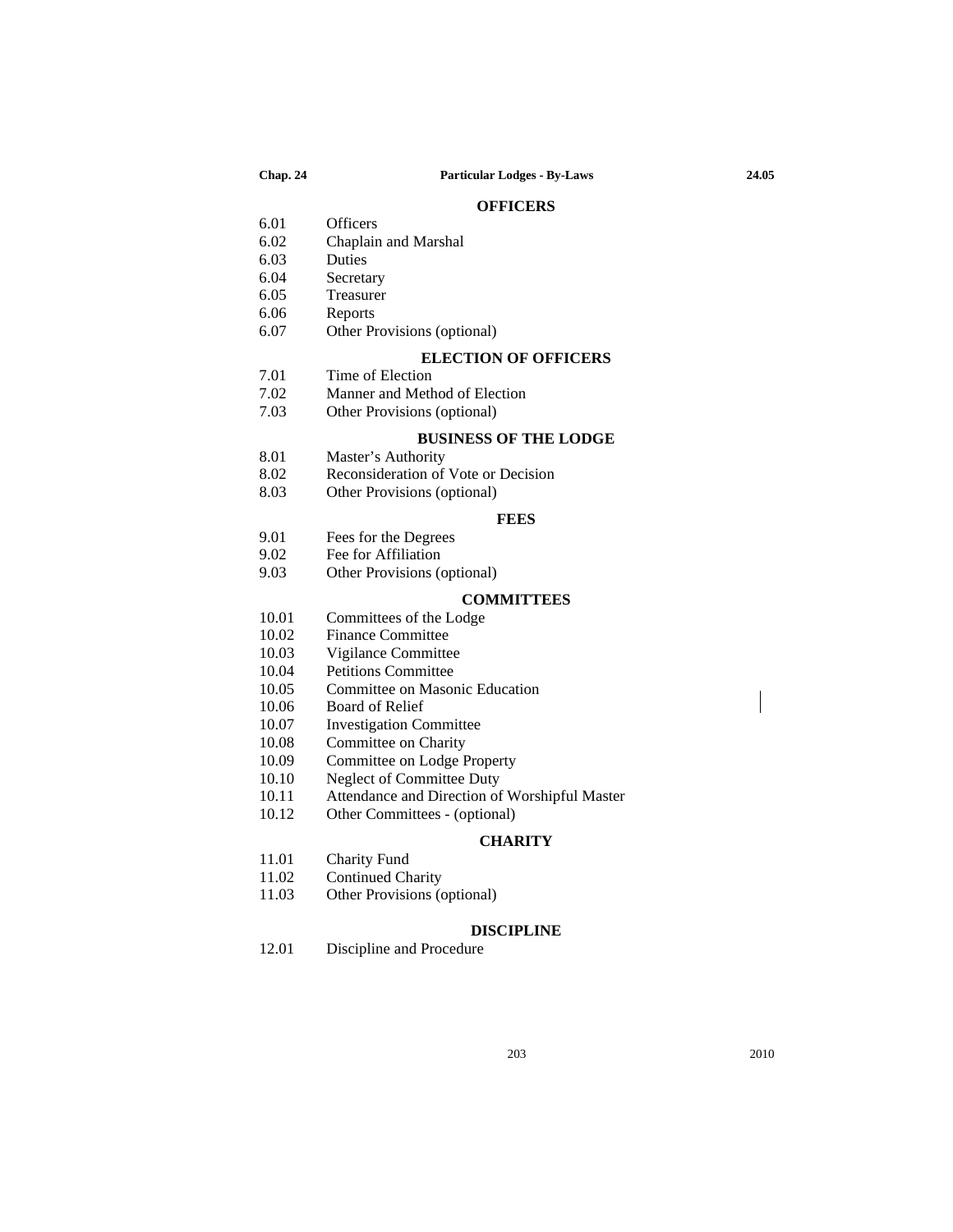#### **LODGE FUNDS**

- 13.01 Use of Funds
- 13.02 Custody of the Treasurer
- 13.03 Disbursements<br>13.04 Other Provision
	- Other Provisions (optional)

#### **LODGE PROPERTY**

- 14.01 Sale or Conveyance<br>14.02 Construction. Repair
- Construction, Repairs, Financing
- 14.03 Other Provisions (optional)

#### **AUTHORITY OF GRAND LODGE**

- 15.01 By-Laws Under Authority of Grand Lodge
- 15.02 Grand Lodge Laws Part of By-Laws
- 15.03 Grand Lodge Law Supreme

#### **AMENDMENTS**

16.01 Amendments

#### **AUTHORITY**

**1.01** Charter.-This Lodge exists by virtue of a Charter, dated \_\_\_\_, from The Most Worshipful Grand Lodge of Free and Accepted Masons of the State of Florida, and is located \* in the county of in this state.

(NOTE: \*Fill in the most accurate description of the location as follows:

(a) Street address (if any) in the (City or Town) of (Name)

or if in a rural area in the (Fractional) of Section Township

\_\_\_\_\_\_\_\_\_\_\_\_, Range on road (Name or number)

(Distance) miles (Direction) of (Nearest Town).

#### **JURISDICTION**

**2.01** Territorial Jurisdiction.-The territorial jurisdiction of this Lodge shall be determined as provided by the Constitution and Regulations of The Most Worshipful Grand Lodge of Free and Accepted Masons of the State of Florida.

**2.02** Personal Jurisdiction.-This Lodge preserves the inherent right of exclusive, original jurisdiction over all its members wherever they may reside and over all Masons, to whatever Lodge they may belong, and over all dimitted Masons living within its jurisdiction subject only to the original and concurrent jurisdiction of The Grand Lodge of Florida.

**2.03** Other Provisions.-(Optional)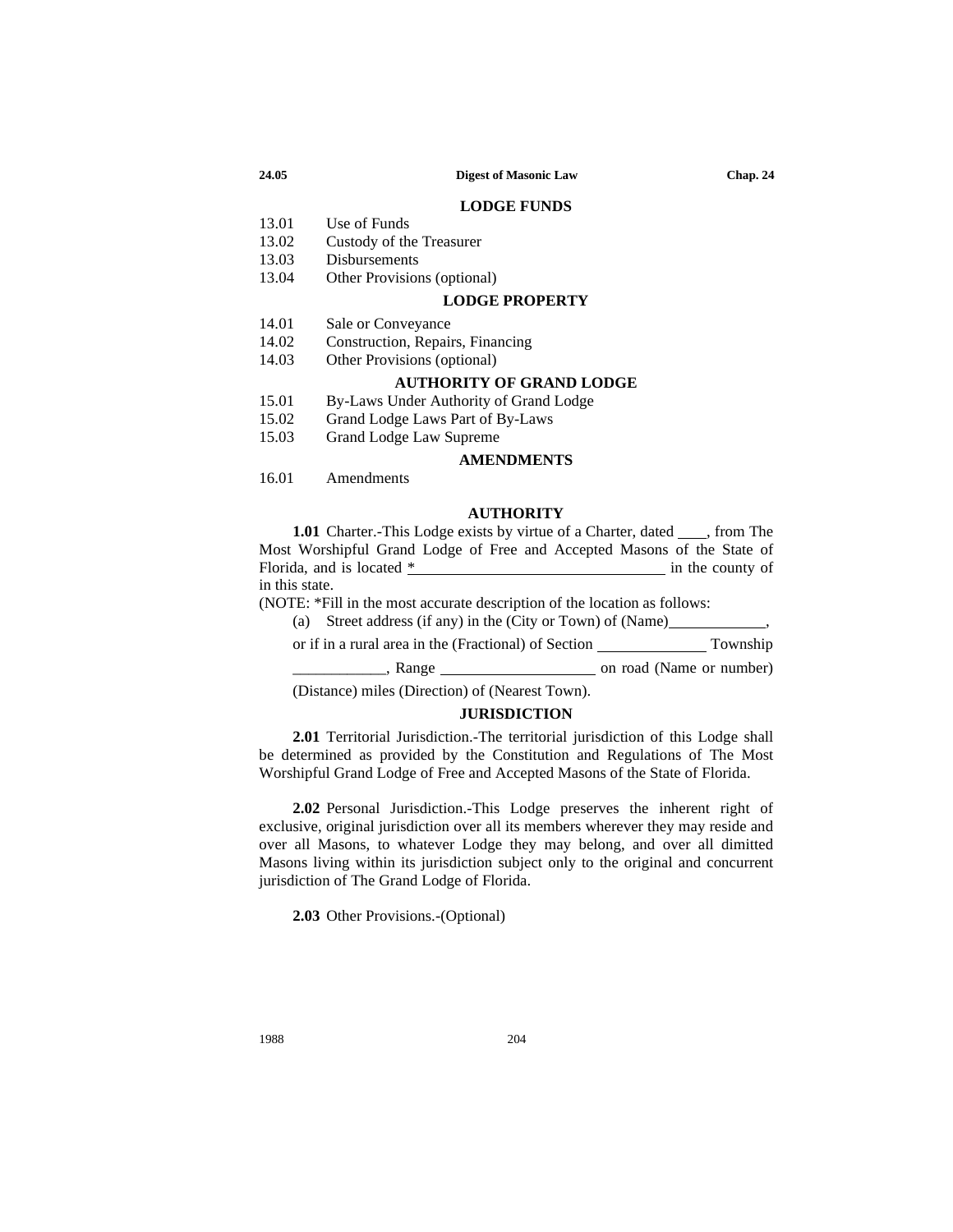#### **MEMBERSHIP**

**3.01** General.-All Master Masons whose names are now upon the roll of members, and who shall hereafter petition and receive the Third Degree in, or affiliate with, this Lodge, shall be members thereof.

**3.02** Dual.-Any member in good standing of a Particular Lodge in a Grand Jurisdiction with which The Most Worshipful Grand Lodge of Florida sustains fraternal relations, and the laws of which do not prohibit dual membership, may petition this Lodge for affiliation without dimitting from his home Lodge; in such petitions all facts and circumstances upon which such petition is based, and the reasons for the dual membership thereby sought, shall be fully stated; upon the reception of such petition it shall take the usual course with respect to investigation and voting, and be subject to the same requirements as to vouchers as a regular petition based upon a regular dimit; *provided* if such petition for affiliation be voted upon favorably such petitioner shall thereupon become a member of this Lodge, vested with all the rights and privileges of membership and be subject to the discipline of the Lodge; *provided further*, that upon the suspension, or expulsion, of such member by the Lodge of which he was a member prior to applying for dual membership as above provided for, such member shall be automatically suspended or expelled from this Lodge; *provided further*, that in the event that a member receiving the privileges of dual membership in this Lodge, shall take his dimit from his Lodge of original membership, it shall be his duty to place such dimit and his full membership in this Lodge; and upon his failure to do so, and satisfactory evidence having been presented to this Lodge of such failure, it shall be the duty of this Lodge to suspend such member from membership. (Optional) (1997)

**3.02.1** Plural Membership.-A member in good standing of a Particular Lodge in Florida may petition this Lodge for affiliation without dimitting from his home Lodge; regardless of any action that his home Lodge may or may not have taken with respect to accepting Plural Members. In such petition all facts and circumstances upon which such petition is based, and the reasons for the plural membership thereby sought, shall be fully stated; upon the reception of such petition it shall take the usual course with respect to investigation and voting, and be subject to the same requirements as to vouchers, as a regular petition based upon a regular dimit. If such petition for affiliation be voted upon favorably, such petitioner shall thereupon become a member of this Lodge, vested with all the rights and privileges of membership, and be subject to the discipline of the Lodge, except, that such member shall not be eligible to be elected or appointed an Officer in more than one Particular Lodge at one and the same time; and *provided further*, that upon suspension, or expulsion, of such member by any Lodge of which he is a member, such member shall be automatically suspended or expelled from this Lodge; *provided further*, that in the event that a member receiving the privileges of plural membership shall take his dimit from his Lodge of original membership, it shall be his duty to place such dimit, and his full membership, in a Particular Lodge in this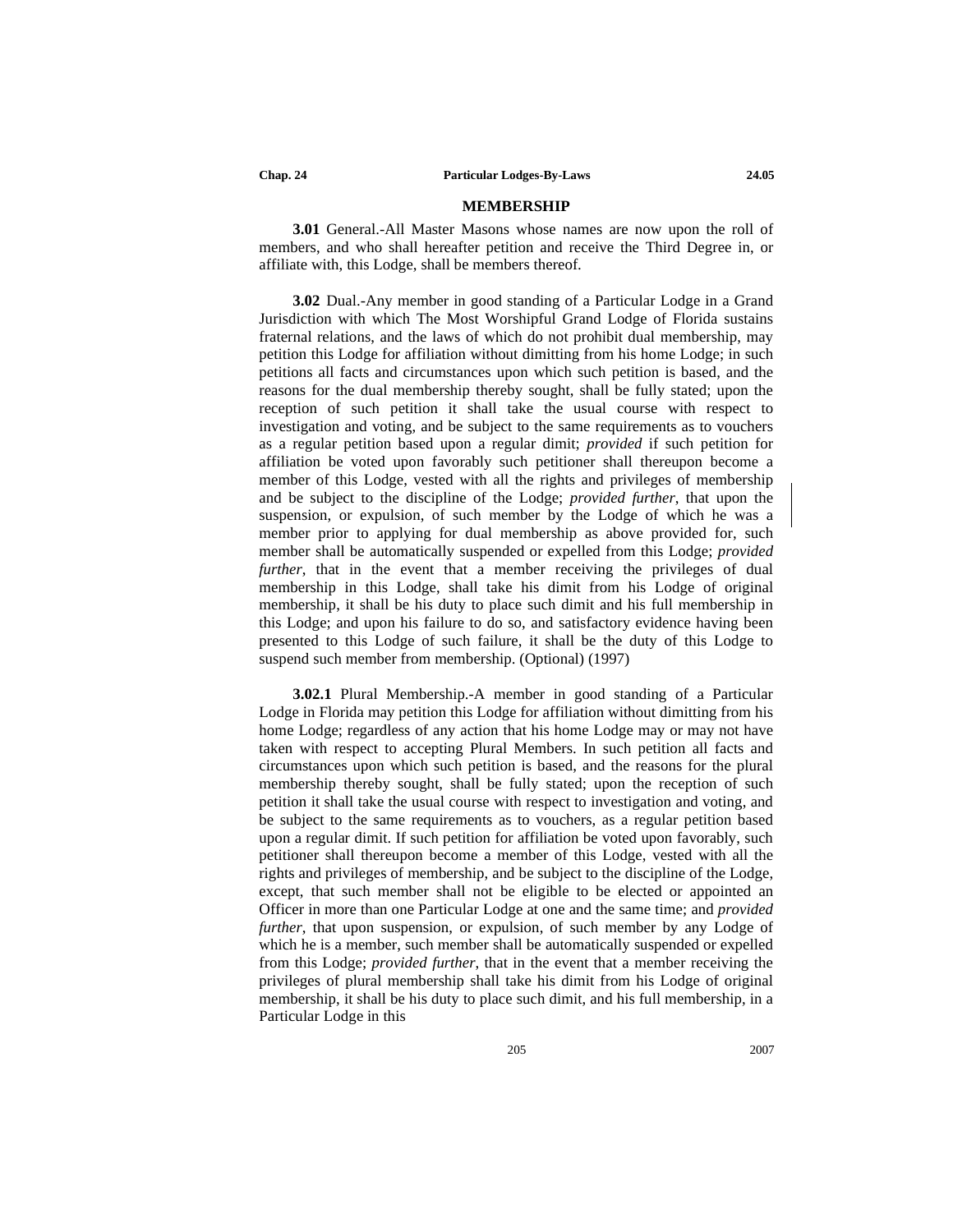Grand Jurisdiction in which he shall have received the privileges of plural membership; and upon his failure to do so, and satisfactory evidence having been presented to this Lodge of such failure, it shall be the duty of this Lodge to suspend such member from membership. (Optional) (2004)

**3.03** Life.-

(a) Life memberships shall be of three classes:

(1) Life membership conferred by the Lodge upon payment of a fixed fee therefore which life membership shall exempt the recipient from payment of Grand Lodge Annual Revenue.

(2) Life membership conferred by the Lodge without payment of fee therefore which exempts recipient thereof from payment of Grand Lodge Annual Revenue, and

(3) Life membership conferred by the Lodge which does not exempt the recipient thereof from payment of Grand Lodge Annual Revenue, and

(b) No life membership conferred for payment of fixed fee therefore and which shall exempt the recipient thereof from payment of Grand Lodge Annual Revenue may be conferred for a fee of less than  $*\$  dollars, which fee, in whatever amount fixed, shall be deposited or invested as hereinafter set forth. (NOTE: \*Insert amount, which must be not less than \$400.00.)

(c) No life membership which exempts recipient thereof from payment of Grand Lodge Annual Revenue may be conferred by the Lodge without payment of fee therefore except upon the condition that the Lodge immediately set aside from its own funds for deposit or investment as hereinafter provided a minimum sum of two hundred (\$200.00) dollars except where the amount already in reserve funds is sufficient to equal two hundred (\$200.00) dollars per life membership at all times.

(d) All funds derived from fees for life memberships and all funds set aside by the Lodge upon conferring life membership without payment of fee therefore shall be invested in bonds of the United States of America or deposited in savings accounts in institutions where such savings accounts are insured or in such other securities or stocks as shall be approved by the Grand Lodge, the interest derived from such deposit or investment to be deposited in the General Fund of the Lodge.

(e) Upon the death, expulsion, dimit, or disappearance of a life member as provided in Regulation 26.06 the Lodge may withdraw the deposit provided for such life member or dispose of the government bonds purchased with the proceeds thereof and return said funds to the general funds of the Lodge.

(f) This Lodge may confer life memberships which do not exempt the recipient thereof from payment of Grand Lodge Annual Revenue without requiring any payment therefore by the life member or without making any deposit or investment by the Lodge.

(g) Each life membership of this Lodge shall be issued an annual card evidencing such life membership.

(h) No life membership conferred by this Lodge shall exempt such Lodge from payment of Grand Lodge Annual Revenue. (Optional)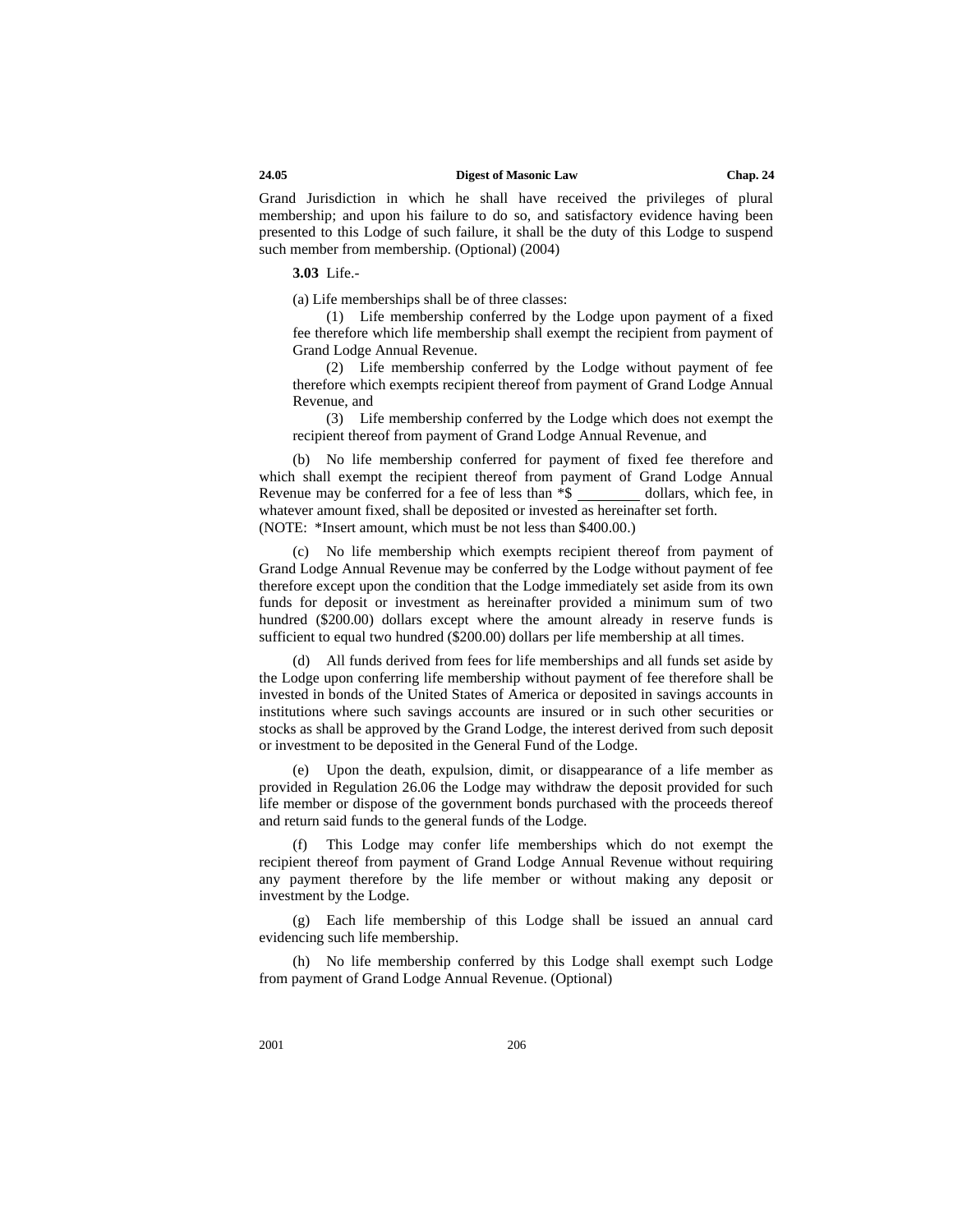**3.03.1** Perpetual.-Perpetual Memberships are authorized by Particular Lodges subject to the following terms and conditions:

(a) Any member or Plural Member in good standing and possessing a current dues card in a Particular Lodge of this Grand Jurisdiction may become a Perpetual Member of his Lodge pursuant to the provisions of this section. (2003)

(b) The member desiring a Perpetual Membership shall apply to the Secretary of his Lodge for such a membership on forms prescribed by the Grand Lodge and shall tender therewith a minimum sum of twenty (20) times the annual dues of his Lodge at the time of the application, but in no event less than twenty (20) times the minimum dues prescribed in Regulation 24.05, Section 4.01 of the Uniform Code of By-Laws. The Lodge Secretary shall complete his part of the application and shall forward the same, together with the full fee due, to the Grand Secretary. The date of the application shall be the date the Grand Secretary certified he received the application.

(c) The application shall be signed by the applicant and have the certification of the Lodge Secretary. The application shall not become effective until the applicant's record has been certified by the Grand Secretary. The application shall contain thereon the computations upon which the Perpetual Membership fee is predicated. If the Grand Secretary determines that the minimum fee tendered by the applicant is in excess of that required, he shall have the power to correct the application and the Lodge Secretary's computations of the fee, accept the application as corrected and refund any excess fee to the applicant through the Particular Lodge Secretary. If the fee tendered is insufficient, the Grand Secretary shall return the application and fee to the constituent Lodge Secretary for correction and resubmittal. A copy of the completed and accepted Perpetual Membership application and a Certificate of Perpetual Membership shall be furnished to the applicant and his Lodge by the Grand Secretary. These provisions shall be construed so as to permit the Grand Secretary to use computerized records.

(d) After the Perpetual Membership application and fee have been received and accepted by the Grand Secretary, the Perpetual Membership fee shall not be refundable except under circumstances determined by the Grand Secretary to be mistakes of fact rendering the applicant ineligible for Perpetual Membership as of the date of the application.

(e) After the applicant's Perpetual Membership has been accepted by the Grand Secretary, the Perpetual Membership shall be paid over to the Grand Treasurer as required in Article VI, Section 10 of the Constitution. The funds shall be placed collectively in restricted Perpetual Membership accounts. These funds shall be accounted for on an individual Lodge basis, listing the amount a person paid into the fund for both Lodge dues and Grand Lodge per capita and any assessments in effect. The funds shall be accounted for separately, by the Grand Treasurer, from all other Grand Lodge funds. The funds shall be audited annually as required in Article XIV, Section 7.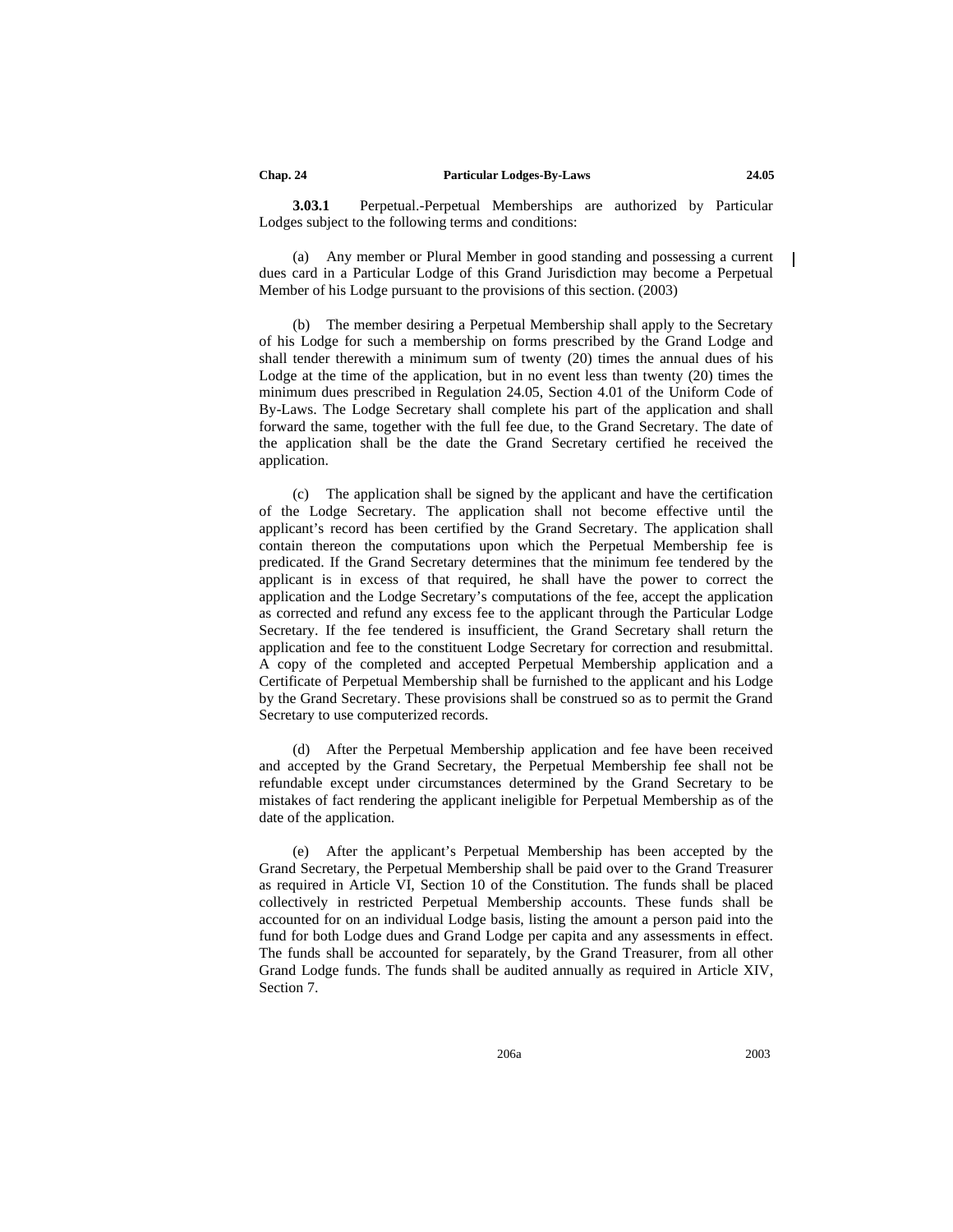(f) A perpetual member shall owe no further dues to the Lodge of which he is a perpetual member. A dues card shall be issued by the Grand Secretary who shall denote Perpetual Membership thereon. (Reg. 26.11) (2017)

(g) The Perpetual Membership fee, less any amount required to supplement net income to pay the constituent Lodge the first year's dues and per capita, shall be considered principal and shall never be spent. Net profit or loss from the sale of securities shall mean the profit or loss realized from the sale of securities. Earned Income shall mean the interest and dividends received reduced by any net loss realized from the sale of securities. The net profit from the sale of securities plus earned income shall be allocated to a sub-account for each member=s account. Net income shall mean earned income plus 60% of the net profit from the sale of securities, less administrative costs. The net income, but not less than five percent (5%) of the fair market value of all assets in the Perpetual Membership Fund, shall be paid proportionately annually to each constituent Lodge for each perpetual member at the time of per capita billing. The amount paid shall first be deducted from the sub-account, as to each member, and, if that is insufficient, then from any existing separate "Capital Gains" account. Allocations shall be based on the principal in each member's account, plus the sub-account of each member as of the beginning of each year, all as shall be equitably determined by the Grand Secretary. (2001)

(h) The Grand Secretary shall, at the time of the annual net income distribution, submit a statement to the Lodge for an amount covering the proportionate per capita and assessment in effect at the time the member joined the plan. The Lodge shall, during the member's lifetime and thereafter, pay to the Grand Lodge the amount designated by the Grand Secretary's per capita statement. (2001)

(i) The obtaining of a Perpetual Membership in one Lodge by a dual member shall have no effect on his membership in the other Lodge to which he belongs. Dual Perpetual Memberships are permitted.

(j) A perpetual member may affiliate under Chapter 41 of the Digest of Masonic Law. If the affiliation is within this Grand Jurisdiction the entire Perpetual Membership he originally paid shall be transferred to the account of the Lodge to which he affiliates. If the affiliation is outside this Grand Jurisdiction the entire Perpetual Membership fee shall remain with the Lodge of which he was a perpetual member.

(k) Any Certificate of Good Standing issued under Regulation 41.13 of the Digest of Masonic Law to a perpetual member shall be endorsed thereon the fact that the holder is a perpetual member and the amount of the Perpetual Membership fee which shall be transferred to the Particular Lodge in Florida with which he affiliates.

(l) If a perpetual member shall be suspended, expelled, or withdraws and is subsequently restored to good standing, or re-affiliates from out of State, his Perpetual Membership shall be deemed to be also restored.

(m) If a Lodge consolidates, surrenders its Charter or has its Charter arrested, the funds credited to that Lodge in the Perpetual Membership fund shall follow the members according to the relevant Sections of the Constitution and Laws and Uniform Code dealing with consolidations, surrendering, and arrests of Charters.

2017 206b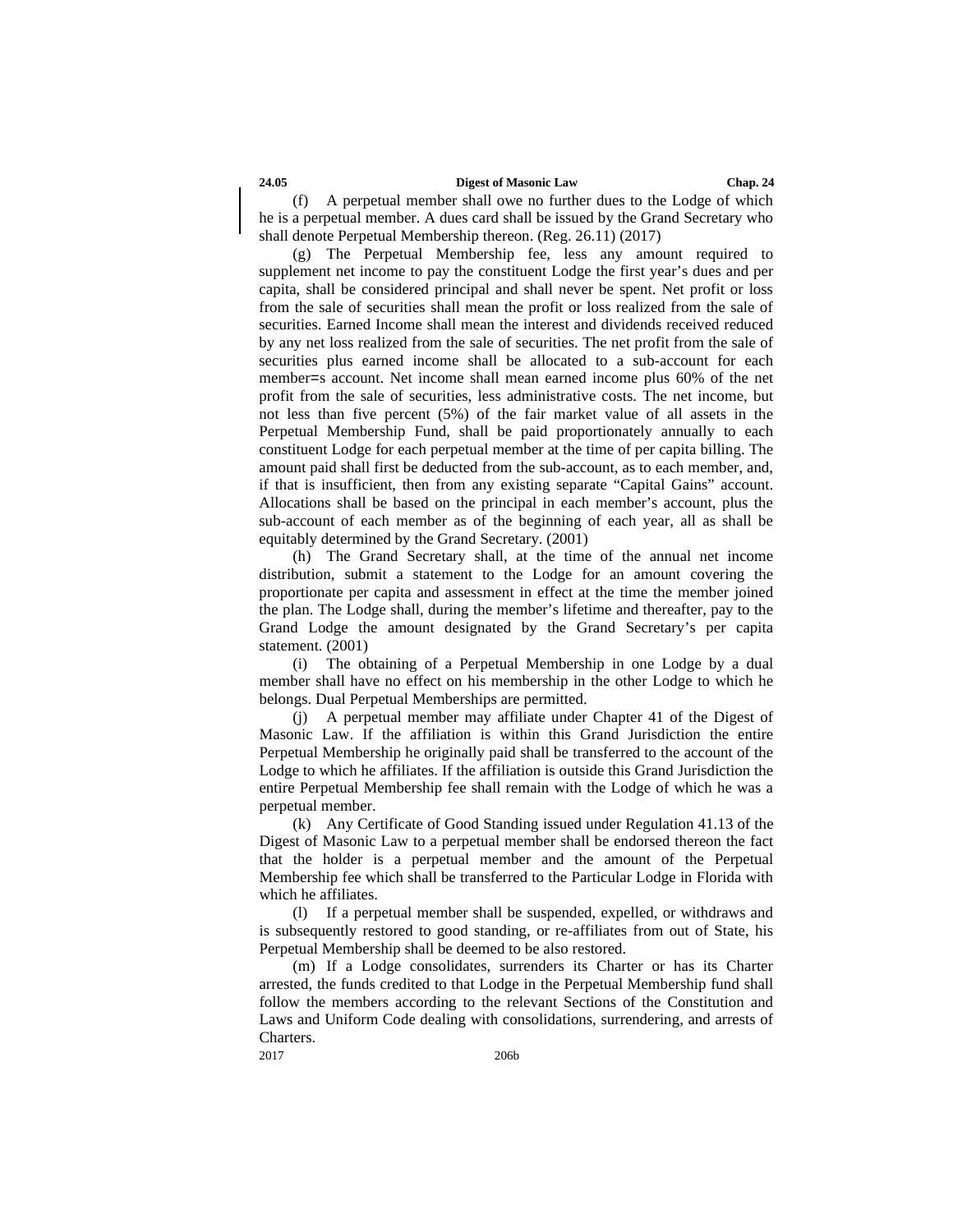#### **Chap. 24 Particular Lodges-By-Laws 24.05**

(n) A Memorial Perpetual Membership may be purchased by any person for a deceased Entered Apprentice Mason, Fellow Craft Mason, or Master Mason of a Florida Lodge by following the same procedures as outlined in this section. The minimum fee shall be \$200.00 (two hundred dollars). The total amount of net income derived therefrom shall be paid annually, seventy-five (75) percent to the Lodge through which the application was processed and twenty-five (25) percent to The Grand Lodge of Florida on the first \$500 (five hundred dollars) of principal. All net income earned on principal over \$500 (five hundred dollars) shall be returned to the Lodge. Net income derived therefrom shall be returned to the Lodge at the time of the per capita billing. (2001)

(o) A Brother, at any future time, may add any amount to his Perpetual Membership fee through his local Lodge Secretary.

(p) Applications for Perpetual Membership shall be on forms prescribed by the Grand Lodge and the Grand Secretary shall provide all forms required for the implementation of this section.

(q) Where perpetual members have not been heard from for more than seven (7) years, the Worshipful Master shall direct the Secretary to report the names of such missing Brethren to the Grand Lodge on the membership report form as being deceased. Their names shall then be transferred to the rolls of deceased Perpetual Membership, but, this action shall have no effect on the amount of money paid the Lodge and Grand Lodge for that perpetual member as set forth in sub-sections (g) and (h).

(r) There shall be no cost to the Constituent Lodge for administration of this program by the Grand Lodge. (1988)

(s) An Honorary Perpetual Membership may be purchased by any person in honor of a living or deceased Master Mason by following the procedures provided for by Regulations concerning Honorary Memberships and as outlined in this section. The minimum fee for an Honorary Perpetual Membership shall be two hundred dollars (\$200). The total amount of net income derived therefrom shall be paid annually, seventy-five (75) percent to the Lodge through which the application was processed and twenty-five (25) percent to The Grand Lodge of Florida on the first \$500 (five hundred dollars) of principal. All net income earned on principal over \$500 (five hundred dollars) shall be returned to the Lodge. Net income derived therefrom shall be returned to the Lodge at the time of the per capita billing. (2001)

(t) A Perpetual Membership may be purchased by a 50-year Master Mason who meets the provisions of Regulation 26.12(d) by following the same procedures as outlined in this section. The minimum fee shall be \$200.00 (two hundred dollars) the total amount of net income derived therefrom shall be paid annually, seventy-five (75) percent to the Lodge of which he is a member and twenty-five (25) percent to the Grand Lodge on the first \$500.00 (five hundred dollars) of principal. All net income earned on principal over \$500.00 (five hundred dollars) shall be returned to the Lodge at the time of per capita billing. (2001)

#### **References**

206c 2017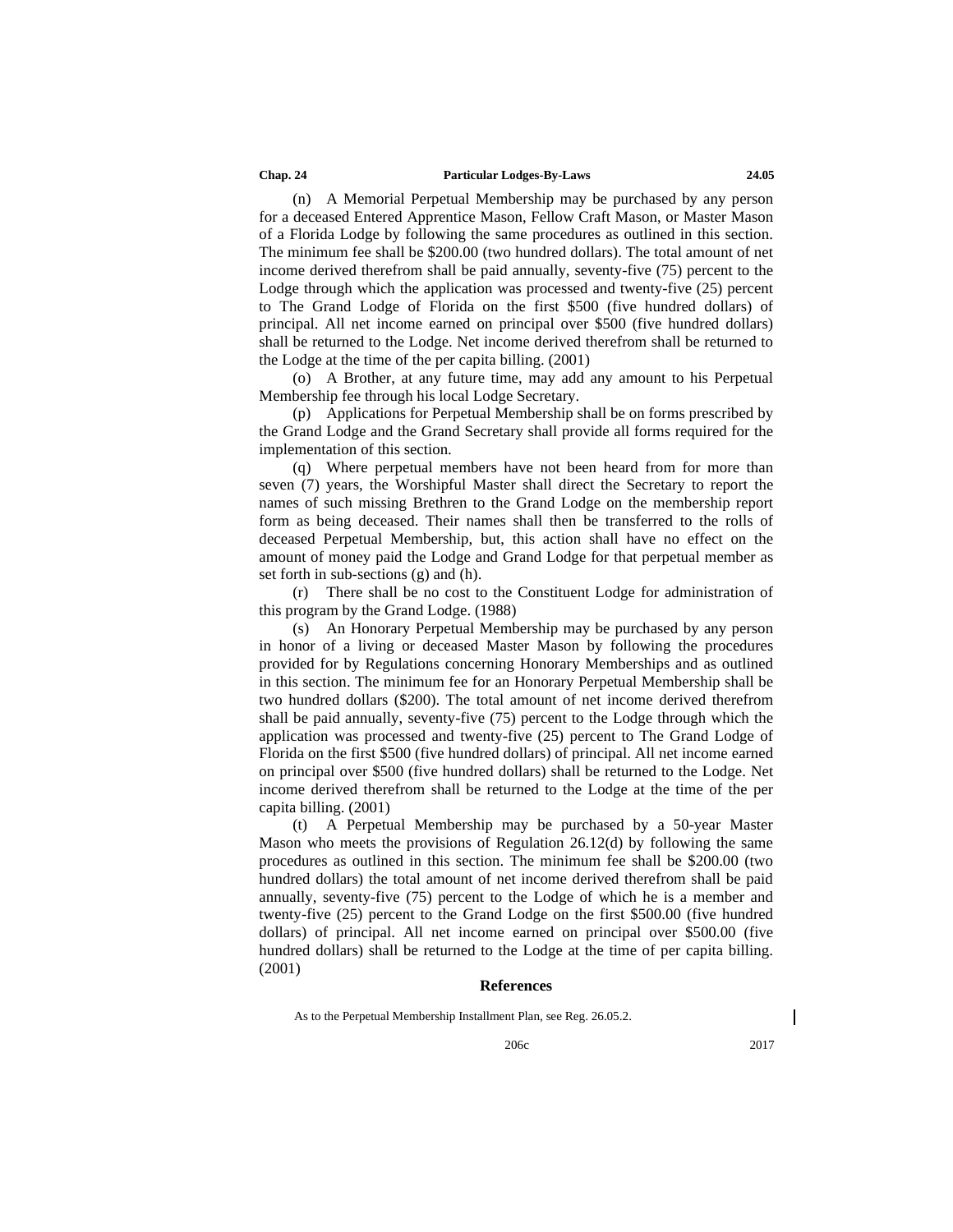**3.04** Honorary.-Distinguished and revered Masons may be made honorary members of this Lodge by unanimous ball ballot at a Stated Communication after having been proposed for membership by Resolution at some previous Stated Communication. Such membership imposes no duties or responsibilities and confers no rights or privileges except the right of visitation and speaking from the floor. Honorary memberships may be revoked by majority vote at any Stated Communication.

**3.04.1** Honorary Perpetual.-Distinguished and revered living or deceased Masons of this or another Grand Jurisdictions recognized by The Grand Lodge of Florida may be made Honorary Perpetual Members of this Lodge by unanimous ball ballot at a Stated Communication after having been proposed for membership at some previous Communication. Honorary Perpetual Memberships may be revoked by majority vote at any Stated Communication in which case all funds credited to his account shall be transferred to The Masonic Home Endowment Fund.

The minimum fee for an Honorary Perpetual Membership shall be two hundred dollars (\$200.00) and must conform to Regulation 3.03.1 of the Uniform Code of By-Laws. The total amount of net income derived therefrom shall be paid annually, seventy-five (75) percent to the Lodge through which the application was processed and twenty-five (25) percent to The Grand Lodge of Florida on the first \$500 (five hundred dollars) of principal. All net income earned on principal over \$500 (five hundred dollars) shall be returned to the Lodge. Net income derived therefrom shall be returned to the Lodge at the time of the per capita billing. (2001)

**3.04.2** Each Particular Lodge shall have an account within the Perpetual Membership Fund titled the "Perpetual Friend Account." The minimum donation that may be made to this account in the name of a single person or entity is \$200.00. The Grand Secretary shall issue a suitable certificate for each person or entity so donating. (1999)

The total amount of net income derived from this account shall be paid annually, seventy-five (75) percent to the Lodge and twenty-five (25) percent to The Grand Lodge of Florida on the first \$500 (five hundred dollars) of principal. All net income earned on principal over \$500 (five hundred dollars) shall be returned to the Lodge. Net income derived therefrom shall be returned to the Lodge at the time of the per capita billing. (2001)

**3.04.3** All monies paid for an Honorary Perpetual Membership of a Brother in a Particular Lodge may be credited toward the purchase by that Brother of a Perpetual Membership in that Particular Lodge. (2003)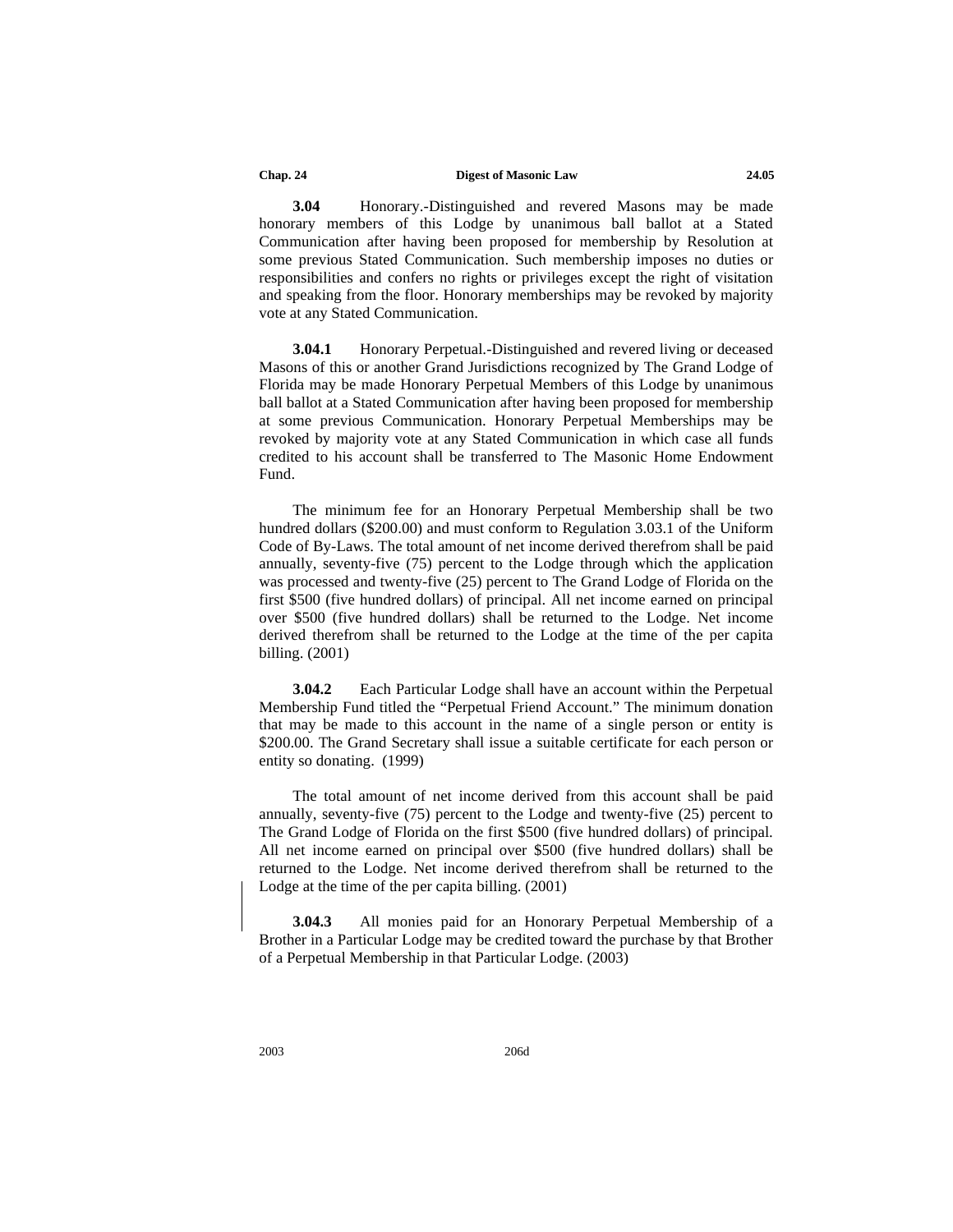#### **Chap. 24 Particular Lodges-By-Laws 24.05**

**3.05** Emeritus.-Each year upon written recommendation of its elective Officers a Lodge may, by majority vote, place upon the Emeritus List and remit the dues for such year to those members who from bodily infirmities or misfortune have become unable to pay dues, and in order for the Lodge to be exempt from payment to Grand Lodge of annual revenue on such emeritus members, the Worshipful Master and Secretary must certify on the annual return that each and every member of the Emeritus List is unable to pay dues because of bodily infirmities or misfortune; *provided however*, that any member of this Lodge who is a resident guest of the Masonic Home under the Life Care Plan shall automatically be placed upon the Emeritus List. (2018)

**3.06** Signing Roll of Members.-Every member is required to sign the Roll of Members with his own hand.

**3.07** Entered Apprentice and Fellow Craft Members.-Entered Apprentices and Fellow Crafts, though not entitled to the rights, privileges, and benefits of membership, are subject to discipline.

#### **3.08** Other Provisions.-(Optional)

#### **DUES AND SUSPENSION FOR NON-PAYMENT THEREOF AND REINSTATEMENT**

**4.01** Dues.-Every member of this Lodge shall pay to the Secretary, for the use of the Lodge, the sum of \$ per annum plus the Grand Lodge Per-Capita Assessment, which sum shall be due and payable in advance on or before the first day of each Masonic Year, which Masonic Year shall begin on the 28<sup>th</sup> day of December of each year and end on the  $27<sup>th</sup>$  day of December of the following year, except life members, honorary members, and those members whose dues are remitted in accordance with Masonic Law. (2014)

**4.02** Suspension for Non-Payment of Dues.-Every member of a Lodge who is six (6) months or more in arrears for dues shall be notified thereof by the Secretary, and in case of failure or refusal to come forward and pay his dues, or give satisfactory excuse, within three (3) months after such notification, may be suspended at the discretion of the Lodge.

Three (3) months after such notices have been served, if the dues still remain unpaid, the Secretary shall issue a summons or notice to the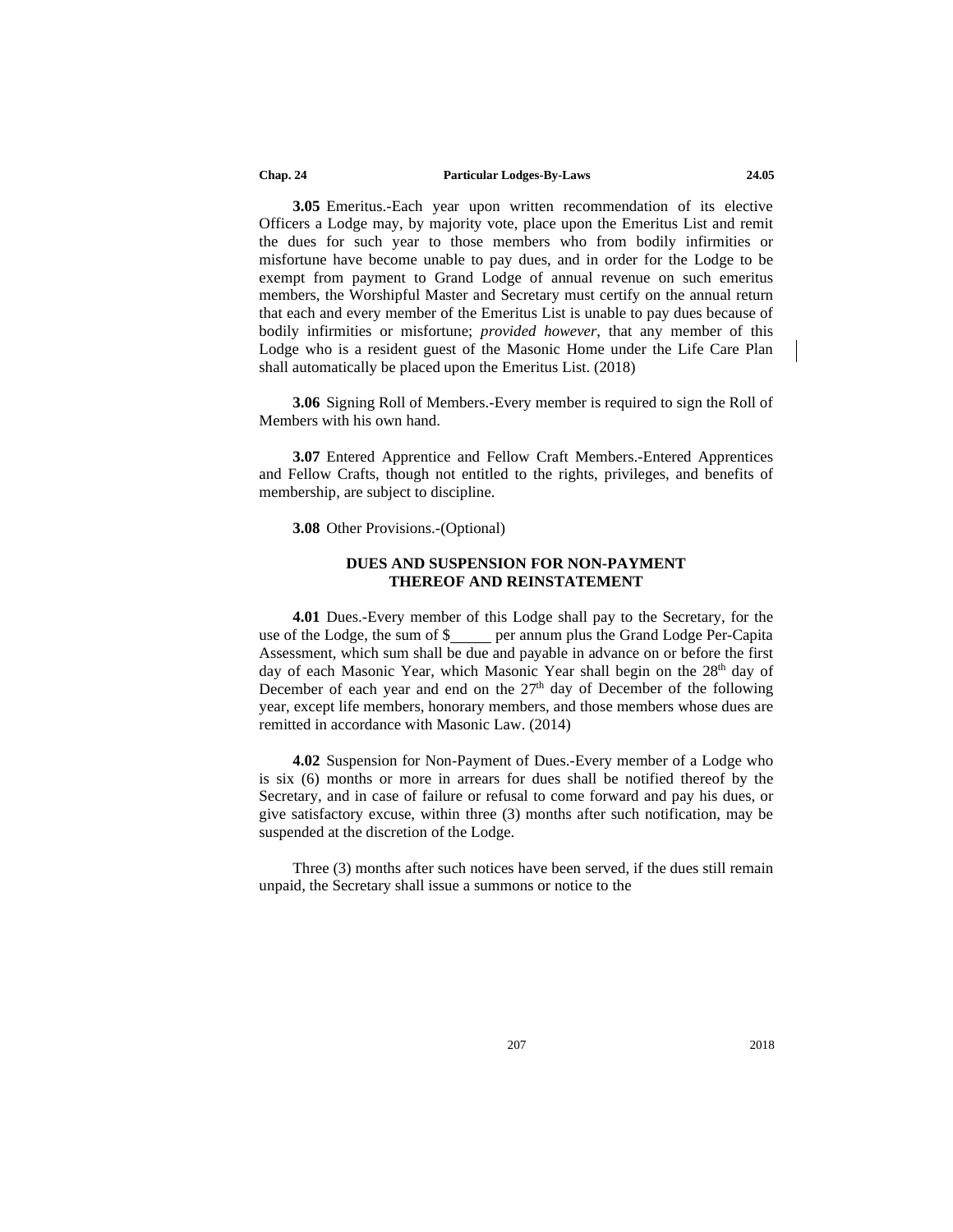delinquent to be present at a Stated Communication of the Lodge, to answer the charges of delinquency or neglect, and show cause why he should not be suspended.

Such notice or summons shall be served at least ten (10) days before the Communication appointed for the hearing. The Secretary's account shall be sufficient charge. If the Brother does not appear after service of notice, default shall be entered and a hearing shall proceed in his absence. At the hearing, the Secretary shall have prepared a list of such delinquent members in advance, as to such list; the Secretary shall read the names of each and every member contained in such list, after which the Worshipful Master may propound the following questions, addressing the same to the entire list of delinquents collectively:

*Is the Brother six (6) months or more in arrears for dues?*

#### *Has he been duly notified of his indebtedness to his Lodge?*

If the answers to said questions be in the affirmative, the Worshipful Master shall proceed by propounding the following question:

#### *Has he given satisfactory excuse for non-payment?*

If this answer is in the negative, vote may be taken as to the names contained in such list collectively, and if the vote be to suspend, such members shall stand suspended.

Any member of the Lodge may request a separate vote on any particular name or names, and if so requested, said separate vote shall be taken, or the Worshipful Master may order such separate vote in his discretion. Collective vote may be taken as above provided, on the remaining names of said delinquent list, as to whom separate votes are not requested. (Amended 1962 Proc. 298)

**4.03** Reinstatement.-A member suspended for non-payment of dues can be reinstated only after a petition for reinstatement has been properly submitted which shall take the same course as a petition for the Degrees; *provided*, any such petition which is rejected may be renewed by a new petition at the end of three (3) months from date of such rejection. A favorable vote of three-fourths of the members present by ball ballot or written secret vote shall be necessary to reinstate a suspended member.

**4.04** Other Provisions.-(Optional)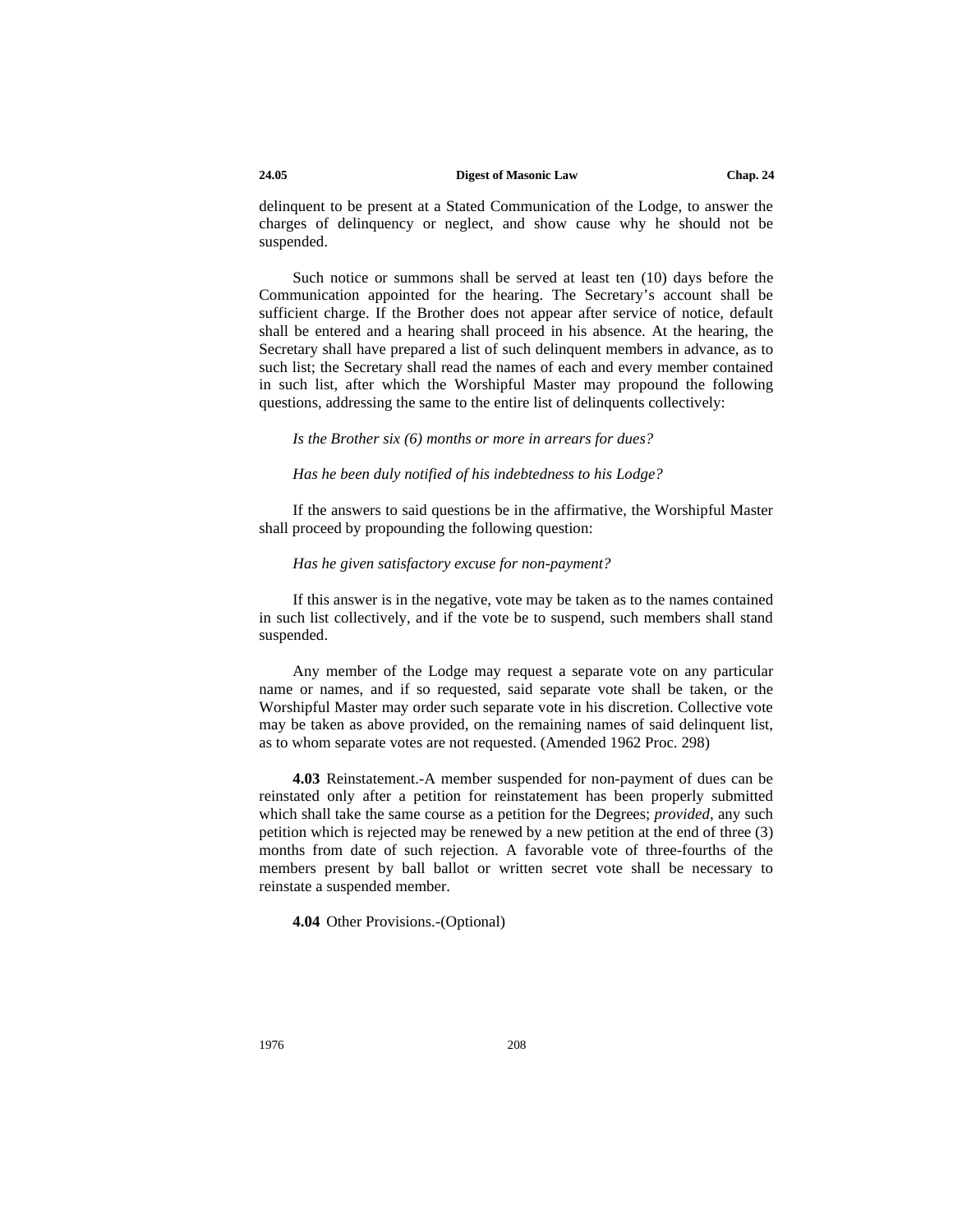#### **COMMUNICATIONS**

**5.01** Stated Communications.-The Stated Communications of this Lodge shall be held at its hall on the in each month at in each month at o'clock, . m., provided that such Stated Communication may be suspended during the months of July, August, and September of each year by special action of the Lodge, and, *provided further*, that the place of meeting for any single or particular Stated Communication may be changed by special action of the Lodge when the occasion shall require it, *provided* that such change of meeting place is approved in writing by the District Deputy Grand Master of the Masonic District in which this Lodge is situated and that written notice of such change of meeting place is given to the membership of the Lodge, and, *provided further*, that no business shall be transacted at such Communication held in such different place except that specifically mentioned in the notice to the membership.

**5.02** Dispensing with Stated Communications.-By special action of the Lodge at a Stated Communication the next succeeding Stated Communication may be dispensed with, *provided*, *however*, this Lodge shall hold at least one Stated Communication in each month.

**5.03** Change of Hour of Stated Communication.-By special action of this Lodge at any Stated Communication the hour of meeting of the next succeeding Stated Communication may be changed, *provided*, written notice of such special action of the Lodge changing such hour of meeting shall be given immediately to the membership.

**5.04** Called Communication.-Communications may be called by the Worshipful Master, or in his absence from the Jurisdiction by the Warden next in line, at any time and at any place within the jurisdiction of the Lodge. Notice of the Called Communication to be held at regular meeting place of the Lodge may be given by announcement of such Communication at the Stated Communication preceding the date of such Called Communication or by written notice to the membership.

**5.05** Notice.-Notice of Called Communications to be held at a place other than regular meeting place of this Lodge shall be by written notice to all the membership.

**5.06** Business at Special Communications.-No business shall be transacted at any Called Communication except such business as is permitted to be transacted in Called Communications and named in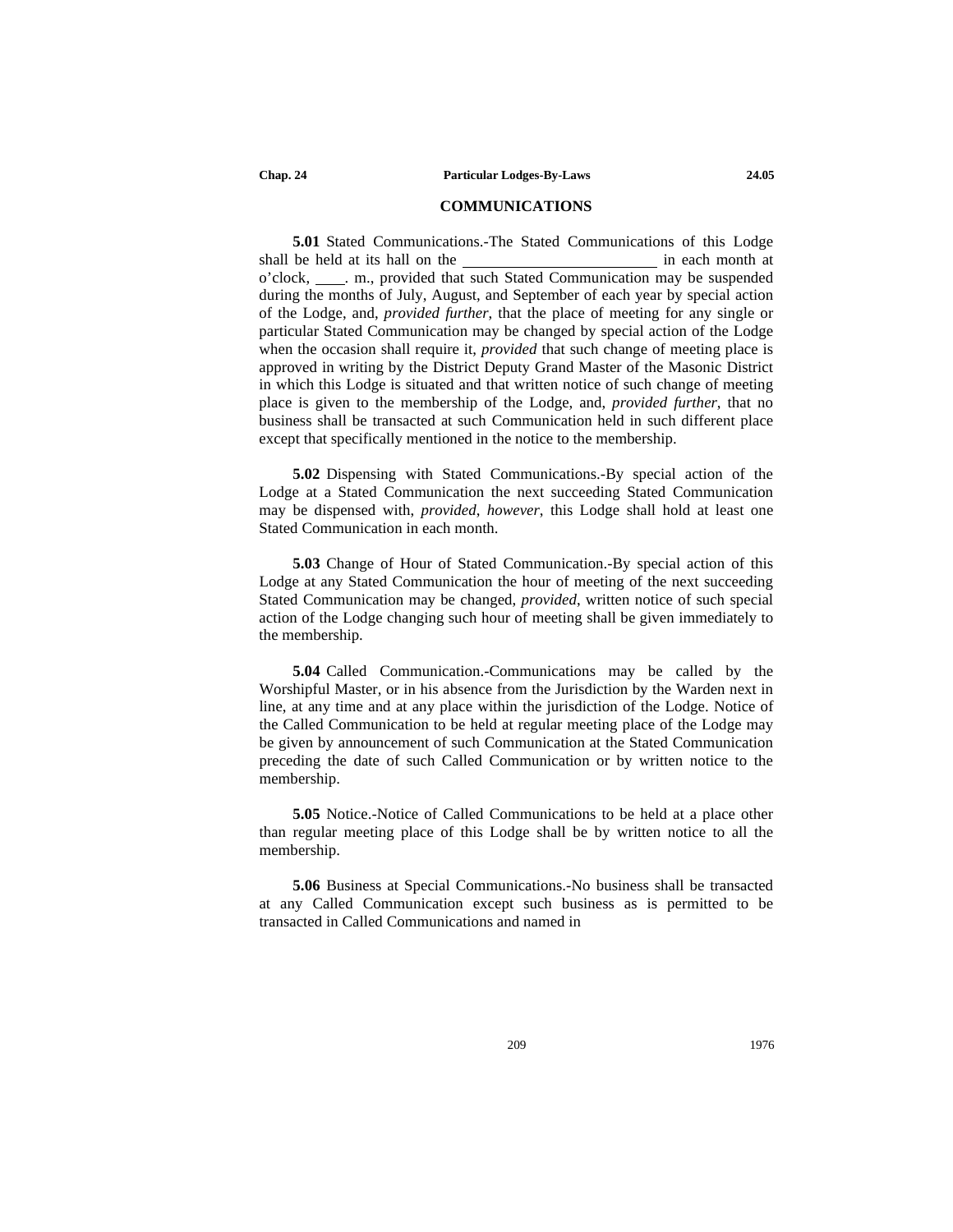the call of such Communication. Certain business shall not be transacted at any Called Communication, to-wit:

- (a) Receiving petitions for Initiation or affiliation or balloting, except by permission of the Grand Master.
- (b) Reversing action of a Stated Communication.
- (c) Filing charges for unmasonic conduct.
- (d) Masonic trials.
- (e) Petitions for reinstatement and action thereon in all cases of suspension or expulsion for unmasonic conduct.
- (f) Any action acquiring or disposing of real estate.

**5.07** Quorum.-The quorum of a Master Mason Lodge is three, a Fellow Craft Lodge, five, and an Entered Apprentice Lodge, seven. In the case of a Master Mason Lodge, three members of the Lodge are necessary to constitute a quorum, exclusive of the Tyler, who must be a member of some Lodge; if three members of the Lodge are present, the quorum necessary to open an E.A. or F.C. Lodge may be supplied with visitors, as the two latter Lodges are never opened, except for "Work and Instruction."

**5.08** Festivals.-The annual June and December Festivals shall be observed as convenience and sound discretion may dictate, in accordance with established usages.

**5.09** Other Provisions.-(Optional)

#### **OFFICERS**

**6.01** Officers.-The Officers are: a Master, whose title is Worshipful; a Senior Warden; a Junior Warden; a Treasurer; a Secretary; a Senior Deacon; a Junior Deacon; two Stewards and a Tyler; the first five of whom shall be elected by separate ballot, at the first Stated Communication in December in each and every year. The Master shall appoint the other Officers, but the Senior Warden may nominate the Junior Deacon; *provided*, that when, from any cause, the election is not held at the time above specified, the Master may order an election at any time thereafter, on or before December 27, but not afterwards, except by Dispensation from proper authority.

**6.02** Chaplain and Marshal.-The Worshipful Master, if he so desires, may appoint a Chaplain and a Marshal.

**6.03** Duties.-The duties of the Officers, jointly and severally, shall be such as are prescribed by the Constitution, Resolutions, and Edicts of The Grand Lodge of Florida, and the ancient established usages and customs of the Masonic Fraternity.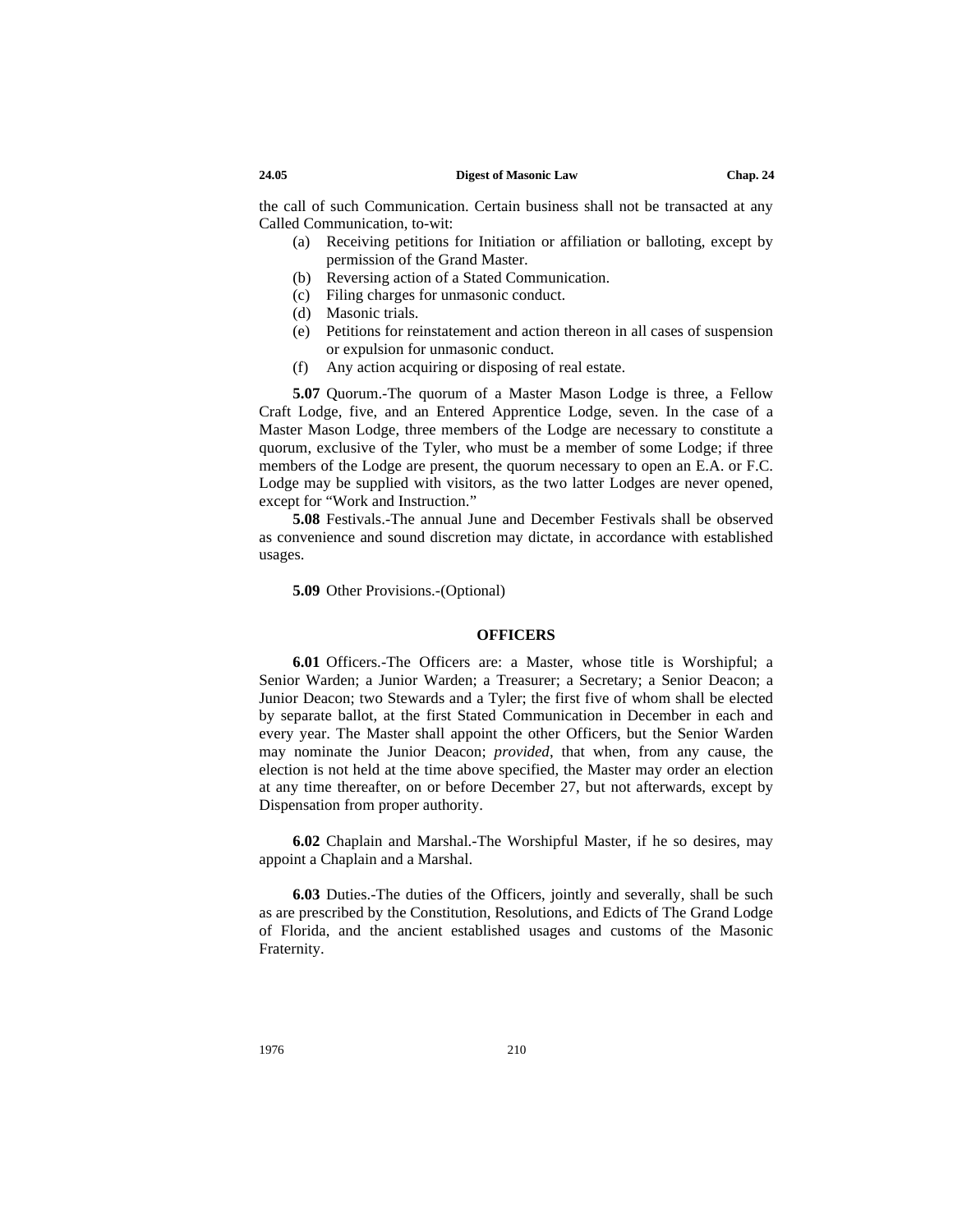#### **Chap. 24 Particular Lodges-By-Laws 24.05**

**6.04** Secretary.-The Secretary shall keep full and accurate records of all proceedings of the Lodge, preserve all books and records of the Lodge, shall be ex-officio Librarian of the Lodge, and shall have custody of the Lodge Seal subject to the direction and control of the Worshipful Master.

**6.05** Treasurer.-The Treasurer shall have custody of all Lodge funds, and shall keep full and accurate records of the receipt and disbursement thereof.

**6.06** Reports.-The Treasurer and Secretary shall each present full written annual reports of the state of the Lodge finances as they appertain to their offices respectively, which shall be placed on file and noted in the records, and shall also report quarterly, when required to do so.

#### **6.07** Other Provisions.-(Optional)

#### **ELECTION OF OFFICERS**

**7.01** Time of Election.-The election and appointment of the Officers of this Lodge shall take place at the first Stated Communication in December of each year and such Officers shall be installed on the anniversary of Saint John the Evangelist, or as soon thereafter as practical, and the Officers so elected and installed shall continue in office for one year and until their successors are duly elected and installed; *provided*, that if, from any cause, there should be no election at the time appointed for the annual election, it shall be the duty of the Worshipful Master to order an election at any time before or on the anniversary of Saint John the Evangelist, but not thereafter except by Dispensation from proper authority.

**7.02** Manner and Method of Election.-In the election of Officers, nominations shall be made in writing to the Lodge Secretary no later than the opening of the first Stated Communication in November and no other nominations will be accepted thereafter. The nominee shall also make a statement in writing stating that he will accept the position if elected no later than the opening of the first Stated Communication in November and no other acceptance letters will be accepted thereafter. Discussions regarding nominees for office may take place among Brethren, but not in open Lodge. A majority of all votes cast, respectively, shall determine. In each succeeding ballot for the same office, when more than two (2) members are voted for, the name or names of the Brother or Brethren having the lowest number of votes, shall, by order of the Master, be dropped; and all votes cast in derogation of said order shall not be counted. (2017)

Time of Elections shall be held in accordance to By-Law Section 7.01 of Regulation 24.05 of the Digest of the Masonic Law of Florida, Uniform Code of By-Laws. (2017)

**7.03** Other Provisions.-(Optional)

#### **BUSINESS OF THE LODGE**

**8.01** Master's Authority.-All appropriate business of general character shall be transacted in the Master Mason Lodge, under the special and absolute direction of the Master.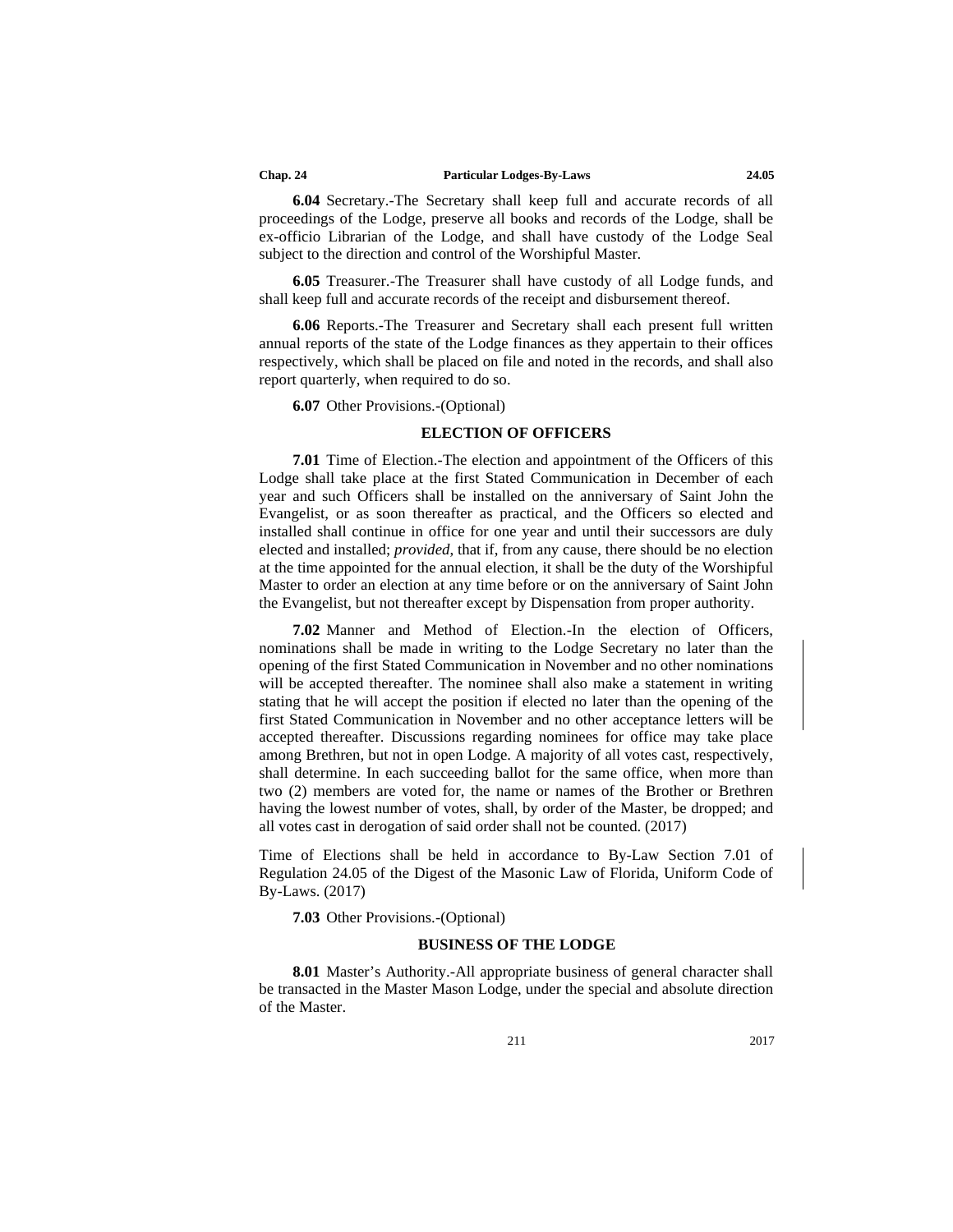**8.02** Reconsideration of Vote or Decision.-The vote or decision at a Stated Communication of the Lodge cannot be rescinded, altered, or amended at a Called Communication of the Lodge, nor at any subsequent Stated Communication unless the membership of the Lodge is given due notice of such proposed reconsideration.

#### **8.03** Other Provisions.-(Optional)

#### **FEES FOR THE DEGREES AND AFFILIATION**

**9.01** Fees for the Degrees.-The fee for the Background Investigation shall be \$\_\_\_\_; for Initiation shall be \$\_\_\_\_; for Passing \$\_\_\_\_; and for Raising \$ The every case the fee shall be paid to the Secretary in advance, except the fee for the criminal background investigation which may be paid to the Grand Lodge or any processing company selected and approved by the Grand Lodge, without which no petition or application shall be read or announced, and in every case of rejection the fee shall be promptly returned from the treasury, upon the Master's order; however, the fee for the criminal background investigation shall be retained by the Lodge, the Grand Lodge, or the processing company selected and approved by the Grand Lodge. (2018)

**9.02** Fee for Affiliation.-The fee for the Background Check shall be \$ ; the fee for Affiliation with this Lodge shall be  $$$  . (2009)

**9.03** Other Provisions.-(Optional).

#### **COMMITTEES**

**10.01** Committees of the Lodge.-There shall be the following standing Committees: Finance, Vigilance, Petitions, Masonic Education, Board of Relief, Charity, and Lodge Property. (2010)

**10.02** Finance Committee.-The Finance Committee shall consist of the Senior Warden and up to six (6) members, including a Past Master of the Lodge, appointed by the Master, whose duty it shall be to examine and report upon all matters relating or appertaining to the financial concerns of the Lodge, which may be placed in their hands by the Lodge or any member thereof, or other person. They shall also examine carefully and fully, and report upon in writing within thirty (30) days after the close of the Masonic year, all the books, accounts, records, and vouchers of the Treasurer and Secretary, or cause all of the same to be done by some competent person recommended by the Committee and approved by the Lodge. (2003)

**10.03** Vigilance Committee.-The Committee on Vigilance shall be composed of the Junior Warden and two (2) members of the Lodge appointed by the Master, whose duty it is to exercise a watchful superintendence over the moral conduct of the Craft at all times, except during working hours of the Lodge; to correct all irregularities, so far as they can in keeping with the dignity, nature, and principles of the Fraternity, and to report, by charges, or otherwise, all matters necessary and proper for the vindication of Masonic Law and virtue.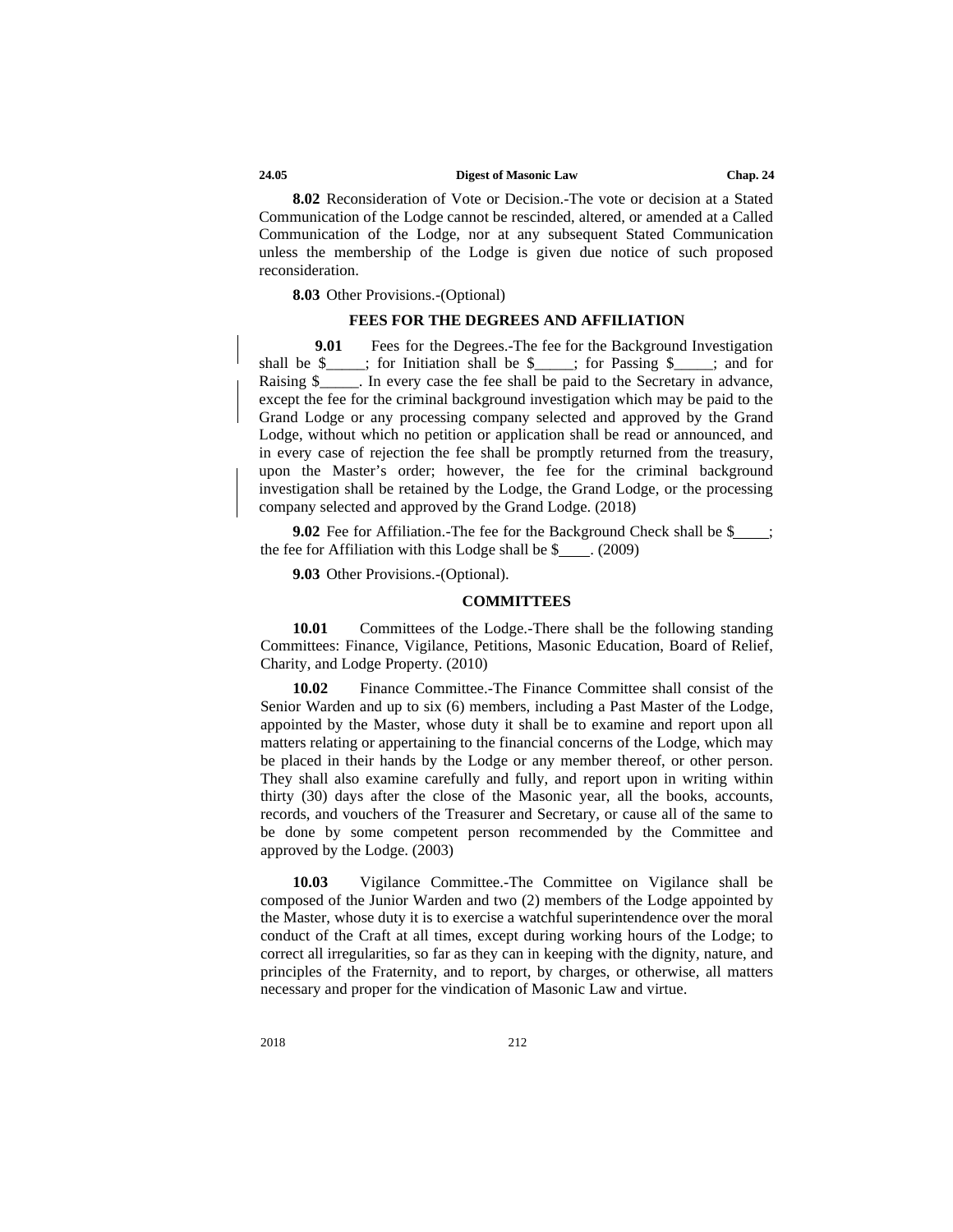#### **Chap. 24 Particular Lodges-By-Laws 24.05**

**10.04** Petitions Committee.-The Petitions Committee shall be composed of not less than three nor more than seven members, whose duty it shall be to cause each applicant for the Degrees before his petition has been received by the Lodge, to appear personally before the Committee to be interviewed and give such information as may be requested. The Committee shall make its report to the Worshipful Master, after which the petition shall take its usual course.

**10.05** Committee on Masonic Education.-The Committee on Masonic Education shall be composed of not fewer than five members of knowledge, dedication, and tact, of which at least one shall be a Past Master and Chairman appointed by the Worshipful Master, who shall be responsible for reporting to the Master on the Candidate's progress through the Three Symbolic Degrees and Masonic Education Program as prescribed by Regulations 37.12 and 37.18.

The Committee on Masonic Education shall have a Sub-Committee for the Masonic Education of Candidates and shall be called the "Lodge Mentor's Committee."

- 1. This Committee shall be composed of Past Masters, very knowledgeable Brothers, or Brothers willing to invest the necessary time to become knowledgeable about all aspects of Freemasonry, with the same requirements for dedication and tact.
- 2. The Lodge Mentor **shall not** be the Catechism Instructor.
- 3. A Lodge Mentor is required to be knowledgeable in the following: Masonic history, tradition, decorum, conduct, Masonic Law, Lodge history, community history in regards to his own Lodge, and American history concerning Masonry.
- 4. The mentoring of Candidates shall be conducted according to the GL-200 Instruction Booklet in The Lodge System of Masonic Education.
- 5. This Committee shall report to the Chairman of the Committee on Masonic Education on the Candidate's progress through the Three Symbolic Degrees and Masonic Education. (2010)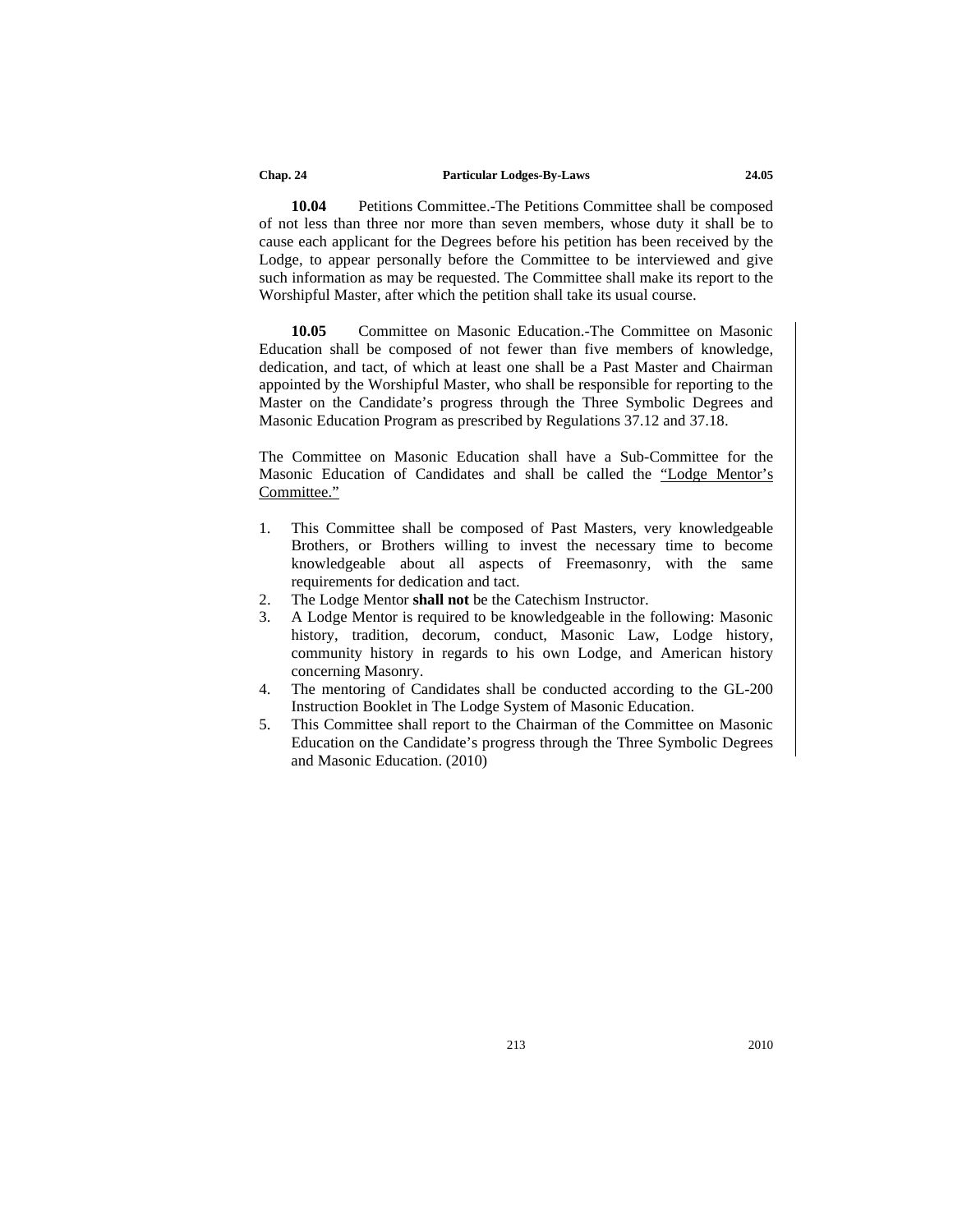**10.06** Board of Relief.-The Worshipful Master and Wardens shall constitute the Board of Relief and jointly shall draw upon the Charity Fund, from time to time, as urgent fraternal necessity and propriety may require. The board shall render to the Lodge quarterly reports of all disbursements, but in their discretion they may omit the name of any recipient thereof unless such recipient is the object of continued charity. The Board must be scrupulously careful that no worthy cry of distress reaches their ears in vain and no deserving needy hands seek their aid without response, if within their power to grant without causing material injury to the Lodge.

**10.07** Investigation Committees.-Upon the Lodge receiving a petition for the Degrees, or for affiliation, or for reinstatement, or for dual membership, or for plural membership, the Worshipful Master shall appoint a Committee of three members of the Lodge to inquire into the character and standing of the petitioner. Each member of the Committee shall investigate independently and submit his report in writing to the Lodge or authorize some Brother to report for him if unable to be present in person. The Committee may make a unanimous report or a divided report; *provided*, if only two members of the Committee report, the Worshipful Master, in his discretion, may proceed with the ballot if no objection is made thereto. Upon the filing of a report and acceptance thereof by the Worshipful Master and the Lodge, the Committee is automatically discharged. (2001)

**10.08** Committee on Charity.-The Committee on Charity shall, under the direction of the Worshipful Master arrange:

- 1. That a portion of every Stated Meeting be set aside for a lecture, talk, or discussion of some Masonic or Community Charity or charitable endeavor and members of the Lodge urged to contribute to such charities.
- 2. Publication in the Lodge bulletin or Trestleboard, if one is published, an announcement of the programs above referred to.
- 3. That the Lodge offer its facilities at cost or below cost to groups or organizations who support, sponsor, or perform charitable services.
- 4. That the Lodge contribute to some, one or more community charity or charitable endeavors on a regular and frequent basis.
- 5. To advise with the Board of Relief in regard to fraternal need and assistance.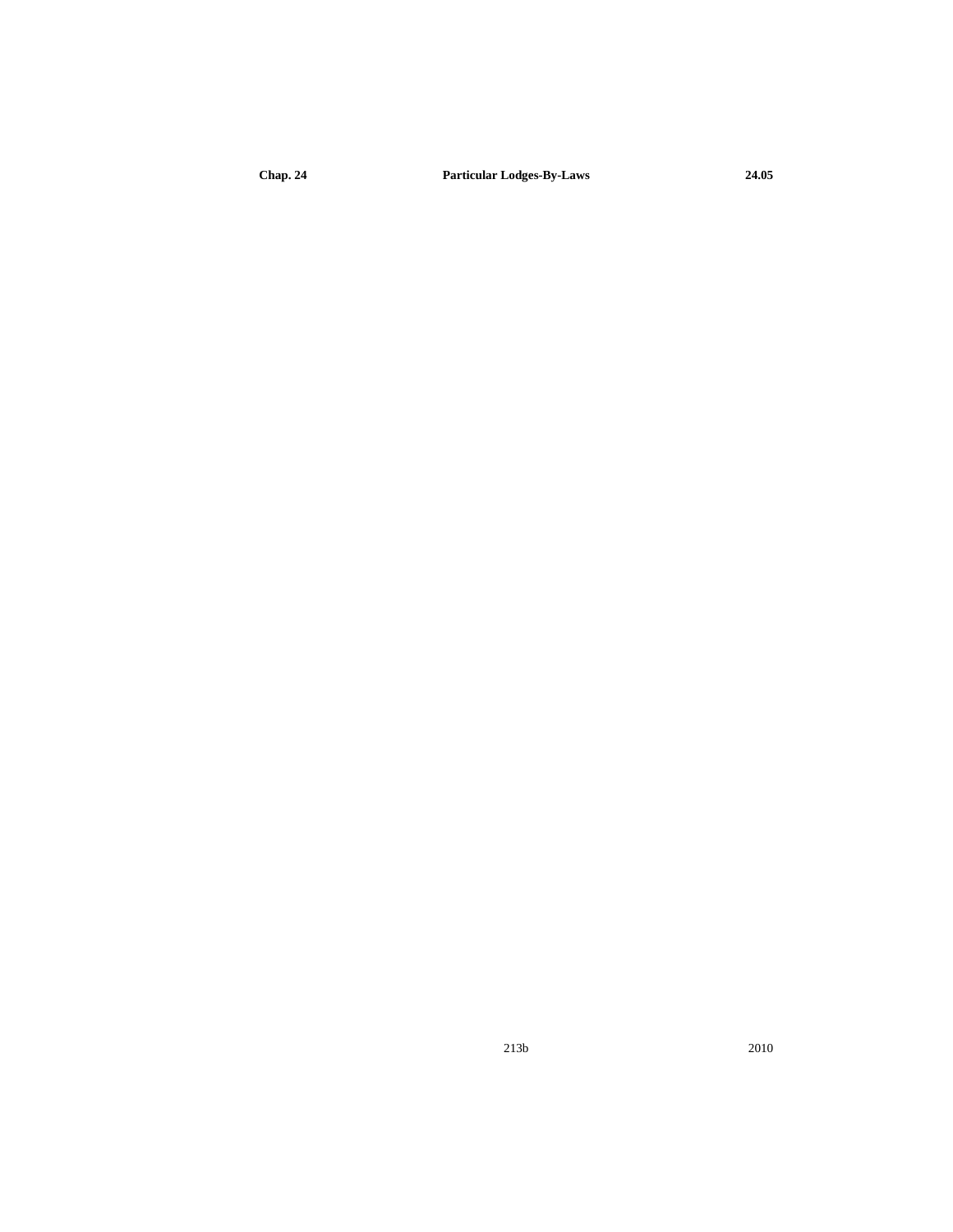**10.09** Committee on Lodge Property.-The Committee on Lodge Property shall be composed of not less than three (3) nor more than five (5) members appointed by the Worshipful Master whose duties it shall be to:

- 1. Promulgate and propose to the Lodge written Rules for government of use of the Lodge property.
- 2. Arrange schedules of meetings of other groups using Lodge property to avoid conflicts.
- 3. Make recommendations to the Lodge for improvements, repairs, additions, and renovations of Lodge property and for maintenance of Lodge Temple and grounds.
- 4. Under direction of the Worshipful Master and the Lodge, negotiate for agreements between the Lodge and other organizations using Lodge Property.
- 5. Enforce or report to proper Masonic authorities for enforcement of all Lodge and Grand Lodge Rules and Regulations.

**10.10** Neglect of Committee Duty.-If a Committee or any member thereof neglect to perform the required duties, the Worshipful Master may discharge him or them and make a new appointment.

**10.11** Attendance and Direction of Worshipful Master.-The Worshipful Master may attend and direct the deliberations of all Lodge Committees.

10.12 Other Committees.-(Optional)

1980 214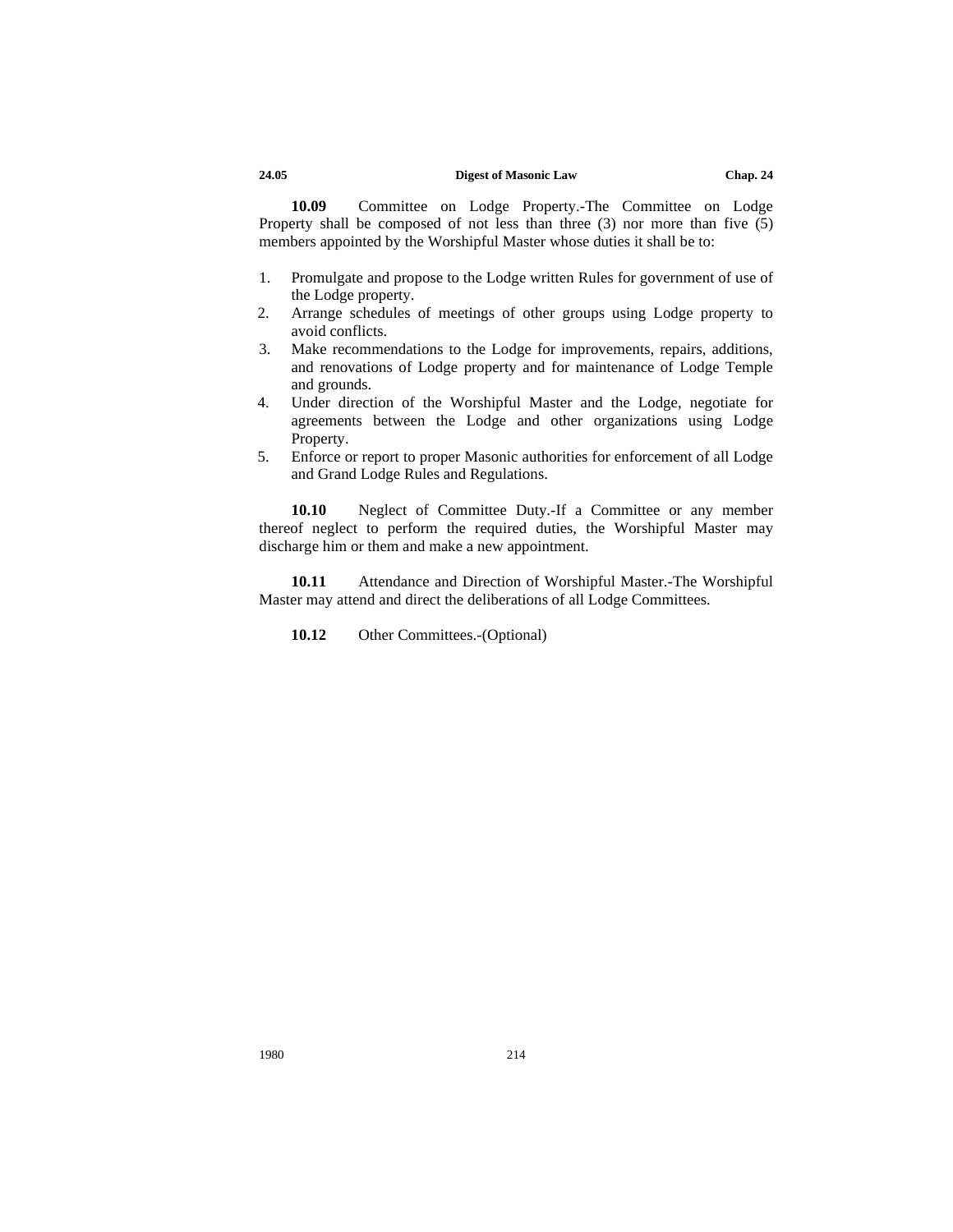#### **CHARITY**

**11.01** Charity Fund.-There shall be a separate and distinct charity fund raised and sustained by voluntary contributions of the Brethren, to which attention should be called by the Worshipful Master at every Stated Communication of the Lodge. The Treasurer shall keep a separate account of this fund under the direct supervision of the Board of Relief, and he shall make a report thereon to the Lodge at the close of each Masonic year and at such other times as the Lodge or the Worshipful Master may direct.

**11.02** Continued Charity.-Objects of continued charity must be considered by the Lodge.

#### **11.03** Other Provisions.-(Optional)

#### **DISCIPLINE**

**12.01** Discipline and Procedure.-Every violation of the Moral Code, as comprehensively embraced in the Ten Commandments, and recorded in the Holy Book of Law, every violation of the established Laws of Masonry, written or unwritten, by any member, will subject the offender to punishment by reprimand, suspension, or expulsion, as the Lodge may determine.

#### **LODGE FUNDS**

**13.01** Use of Funds.-Lodge funds may be used for any purpose not unmasonic, when ordered by the Lodge.

**13.02** Custody of the Treasurer.-The Treasurer is the custodian of the funds of the Lodge, even when only held in trust, and all persons having any such funds shall deliver the same unto the custody of the Treasurer at the earliest possible time.

**13.03** Disbursement.-The Treasurer shall keep the Lodge funds at all times, subject to the immediate control of the Lodge, and shall pay out none but return fees and charity funds, except by Lodge action, and the Master's written order, which in every instance, must constitute his voucher, *provided* that Lodge action is not required for the payment of Grand Lodge Annual Revenue and fees.

**13.04** Other Provisions.-(Optional)

#### **LODGE PROPERTY**

**14.01** Sale or Conveyance.-The Master and Wardens of Lodges shall not sell, convey, dispose of, or mortgage property of their respective Lodges, except by special action of the Lodge, by written or ball ballot with three-fourths favorable vote, at a Stated Communication, after due notice to the Lodge membership of such

214a 2021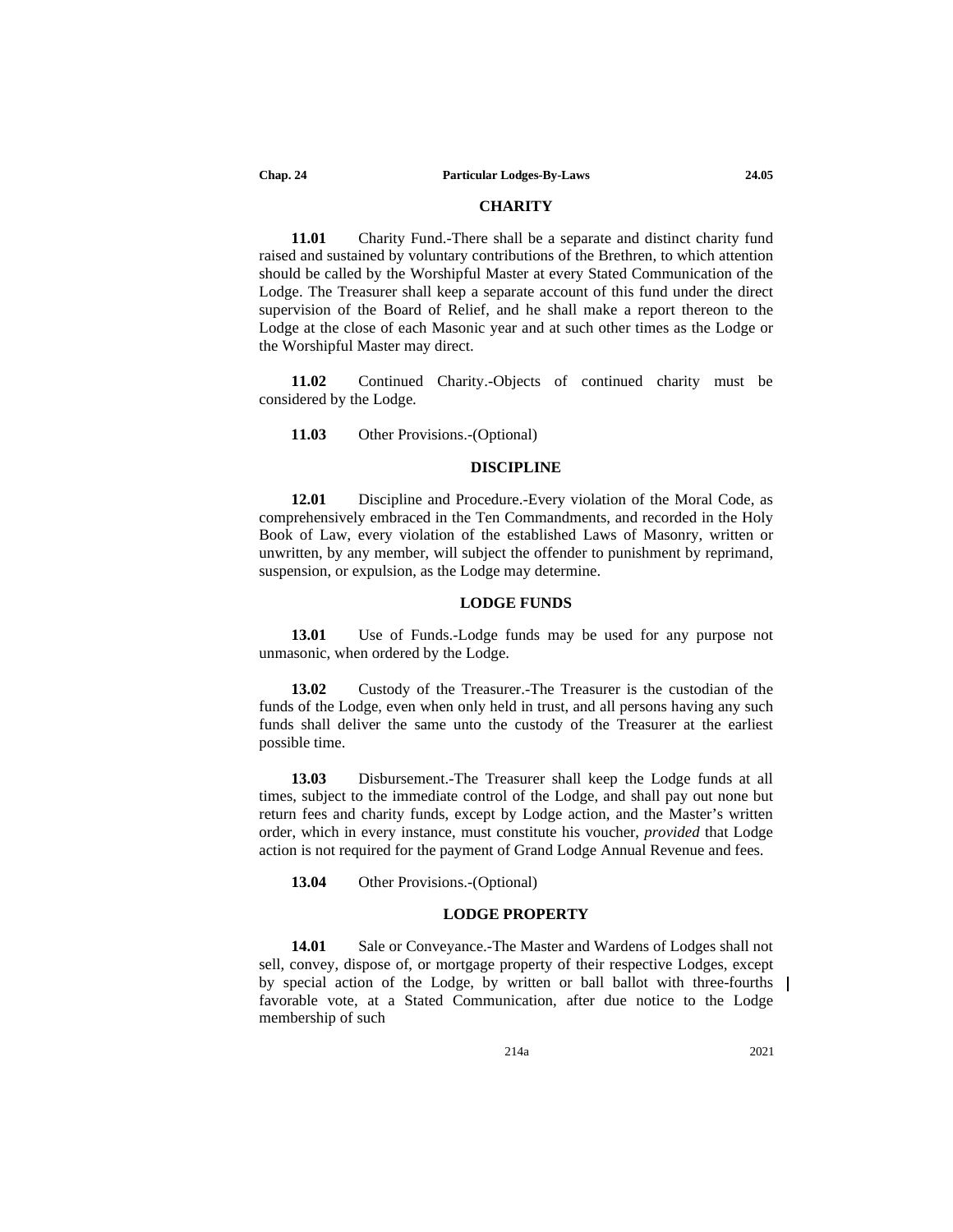contemplated action. All necessary documents, instruments, and papers relating to any such transaction required to be signed in behalf of the Lodge shall be executed in the name of such Lodge by the Worshipful Master under the Seal of such Lodge and attested by the Secretary of the Lodge. (2021)

**14.02** Before proceeding with the construction of any new building or repairing, remodeling, or making additions to any old building, or the purchase of any property where the same involves incurring indebtedness by a Particular Lodge, or before proceeding with financing any loan or refinancing any debt, Particular Lodges in this Grand Jurisdiction are required to submit plans and specifications of any building to be purchased, erected, repaired, or remodeled, and complete financial statement and plan for financing the indebtedness to be incurred, to the Grand Lodge Properties Committee for review and then to the Grand Master for final action. The approval of plans for financing shall in nowise obligate the Grand Lodge for any indebtedness incurred by a Particular Lodge. All plans, specifications, statements, and other documents must be submitted in duplicate.

#### **14.03** Other Provisions.-(Optional)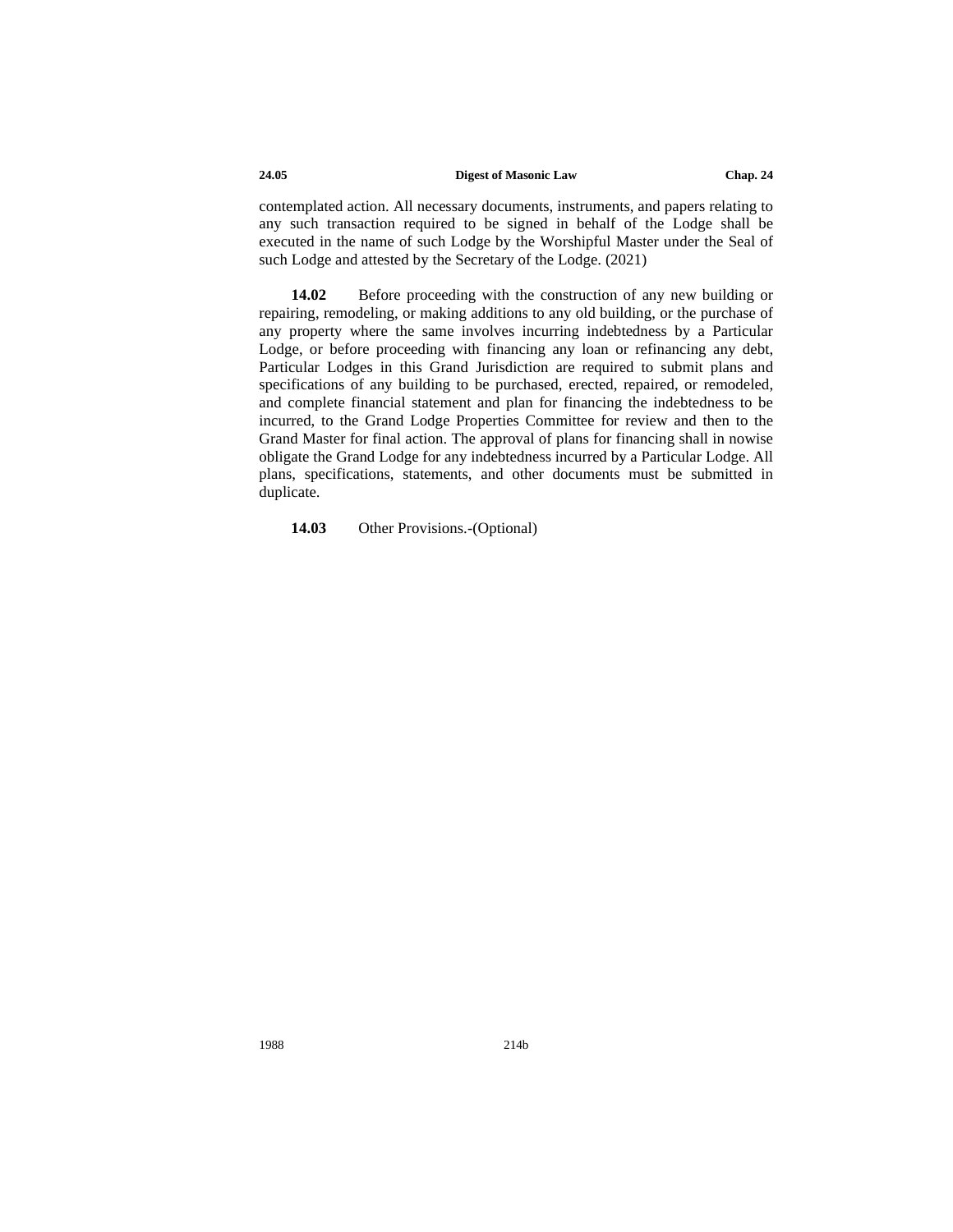#### **AUTHORITY OF GRAND LODGE**

**15.01** By-Laws Under Grand Lodge Authority.-These By-Laws are adopted under authority of The Most Worshipful Grand Lodge of Free and Accepted Masons of the State of Florida and nothing herein shall be construed in anywise to conflict with the Constitution or Regulations of such Grand Lodge, but shall be construed in harmony therewith and to fully effectuate the intent and purpose of such Constitution and Regulations.

**15.02** Grand Lodge Law Part of These By-Laws.-The terms and provisions of the Constitution and of the Regulations of The Most Worshipful Grand Lodge of Free and Accepted Masons of the State of Florida are hereby specifically referred to and made a part of these By-Laws by reference and in all matters not dealt with herein the Constitution and Regulations of Grand Lodge shall control and govern this Lodge.

**15.03** Constitution and Regulations of Grand Lodge Supreme Law.-The Constitution and Regulations of The Most Worshipful Grand Lodge of Free and Accepted Masons of Florida as the same now are or may hereafter be changed, altered, or amended shall be the supreme law of this Lodge and any By-Law or any part or portion thereof in conflict therewith shall be null and void.

#### **AMENDMENTS**

#### **16.01** Amendments.-

(1) These By-Laws may be amended only as follows, viz: The proposition must be made in writing at a Stated Communication, and if approved by a majority vote, shall lie over to the next Stated Communication, of which the membership shall be given written notice; and if three-fourths of all the members of the Lodge then present vote in favor thereof, it is adopted, and will go into effect after approval of the Grand Lodge or its authority. Proposed By-Laws or amendments, after adoption by the Lodge, shall be submitted for approval in accordance with the provisions of Regulation 24.04.

(2) Any proposed amendment to these By-Laws shall be submitted to the Grand Lodge or its authority, as follows:

An original of such By-Laws or revision signed by the Worshipful Master and Secretary under the Seal of the Lodge, with date of approval and date of adoption shown thereon, shall be forwarded to the Grand Secretary. (2021)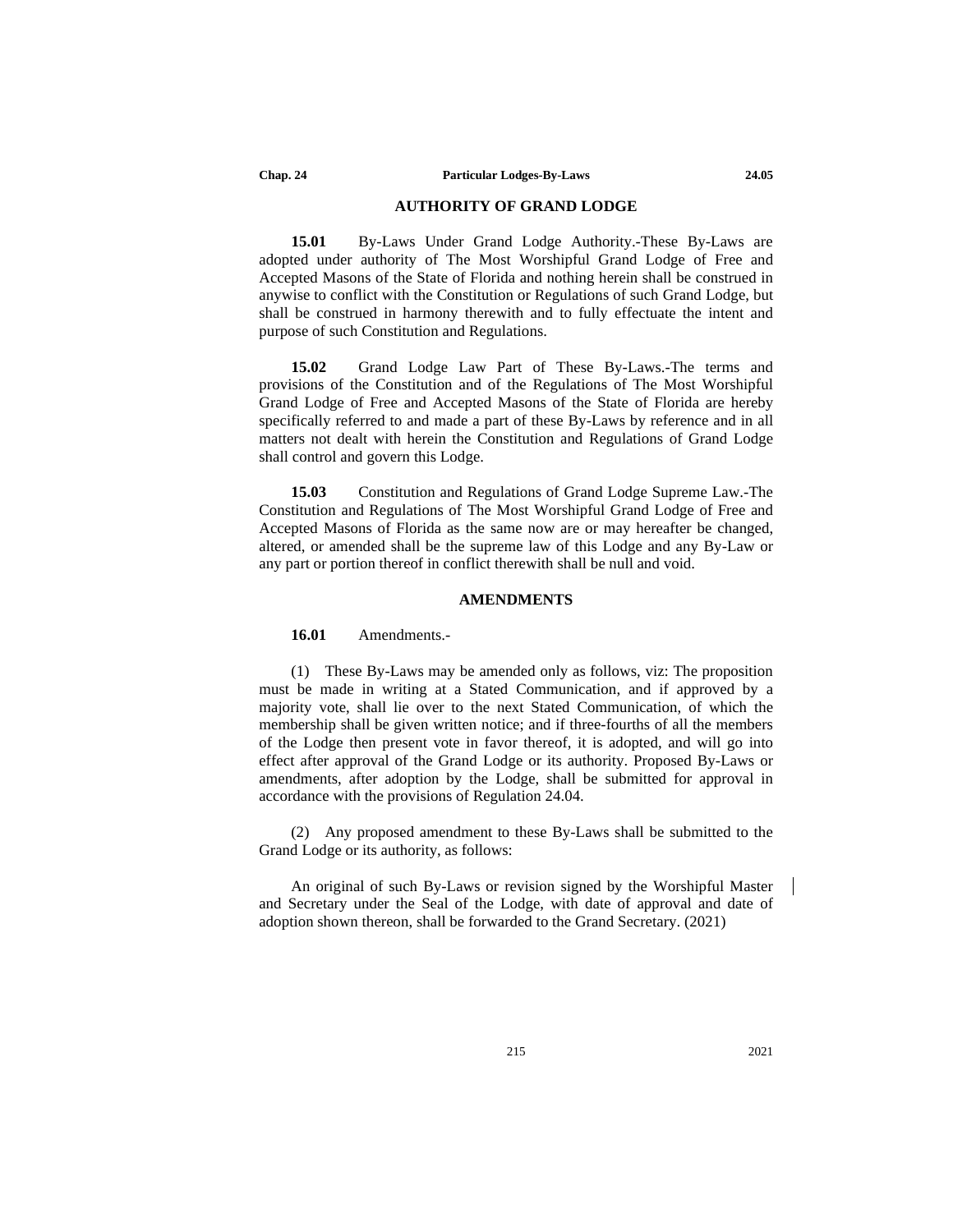#### **Rulings and Decisions**

By-Law of a Lodge cannot disavow and disclaim jurisdiction over Masons sojourning within jurisdiction of the Lodge although such Masons may be members of other Lodges. (1956 Proc. 198)

By-Law of a Lodge relating to jurisdiction of Lodge must recognize original and concurrent jurisdiction of the Grand Lodge. (1956 Proc. 198)

Lodge By-Laws cannot prescribe penalty for offense against Masonic Law. In each case the penalty shall be fixed by vote of the Lodge as provided by Regulation 44.50. (1956 Proc. 198)

By-Laws of a Lodge cannot prescribe mandatory "Order of Business" since the business of a Lodge must be transacted under absolute direction of the Master. (1956 Proc. 198)

(a) By-Laws of all Particular Lodges in conflict or inconsistent with the Uniform Code were repealed by action of the Grand Lodge in adopting the Uniform Code of By-Laws.

(b) The Uniform Code of By-Laws became the By-Laws of all Particular Lodges upon its adoption by Grand Lodge and each Lodge should insert information relative to fees, dues, etc., in the blanks in the Uniform Code; and, with the blanks in the Uniform Code thus filled in, the Uniform Code became the By-Laws of the Particular Lodges, together with such By-Laws of the Lodge as had been regularly adopted and were not in conflict or inconsistent with the provisions of the Uniform Code.

(c) The adoption of Section 5.01 of the By-Laws in blank did not have the effect of leaving any Lodge without a regular meeting time. The Uniform Code contemplated that each Particular Lodge would fill in the blanks in the Uniform Code with the information contained in their old By-Laws and that the Uniform Code, with such insertions, became the By-Laws of each Particular Lodge. (1959 Proc. 56, 164)

The Uniform Code of By-Laws may be translated into Spanish, published, and copies furnished to Spanish speaking members of the Lodge, but the official By-Laws in the custody of the Secretary of the Lodge shall be in the English language and constitute the controlling law of the Lodge, and all amendments to the Uniform Code of By-Laws shall be submitted in the English language but the Lodge may also translate such amendments into the Spanish language for use of Spanish speaking members of the Lodge. (1964 Proc. 65-66, 268)

By-Law 10.06 is not in conflict with By-Laws 13.02 and 13.03 of Uniform Code of By-Laws which require all Lodge funds to be in custody of Lodge Treasurer including the Charity Fund. (1970 Proc. 55, 284)

If a member wants to purchase a Perpetual Membership he shall pay twenty (20) times the annual dues of his Lodge that is in effect on December 28th of that year. (1994 Proc. 101) (moved from pg. 243b)

The Lodge's By-Laws are binding upon a Perpetual Member and that enforcement for collection and/or penalty for non-payment of special assessments is the same as for basic dues. (2002 Proc. 101)

Honorary Perpetual Memberships require two separate actions: (1) the ballot for the Honorary Membership and (2) the purchase of the Perpetual Membership, which does not require a ballot. (2008 Proc. 106)

A Plural Member suspended or expelled for any cause from his Lodge of Original Membership shall automatically be suspended or expelled from all Florida Lodges in which he is affiliated. (2008 Proc. 106- 107)

A Plural Member expelled or suspended for any cause other than non-payment of dues shall be automatically expelled or suspended from all Florida Lodges in which he is a member. (2008 Proc. 106-107)

A Plural Member suspended for non-payment of dues from a Lodge with which he is affiliated shall be automatically suspended from all Lodges with which he is affiliated but not from his Lodge of Original Membership. (2008 Proc. 106-107)

All Petitions requiring an investigation and a ball ballot, with the exception of a Petition for Plural Membership or a membership transfer from one Florida Lodge to another, require a Background Check. (2009 Proc. 121)

Any Lodge wishing to have an advance night for any purpose may do so at a Called Communication of the Lodge when called for that purpose. Or the Lodge may hold a practice night at the Lodge when wishing to demonstrate the proficiency of its Officers before advancing to the next highest Office. (2013 Proc. 131-132)

The terminology "twenty (20) times the annual dues of his Lodge at the time of application" shall be the amount as stated in the By-Laws effective the day the Grand Master signed the By-Law Amendment due on or before December 28<sup>th</sup> for the ensuing year. In making this Ruling and Decision I refer to the fact that dues are payable in advance on or before December 28<sup>th</sup> of each year so the rate referred to for dues would be the amount due on December 28th of the year the By-Law Amendment is signed by the Grand Master. (2014 Proc. 123)